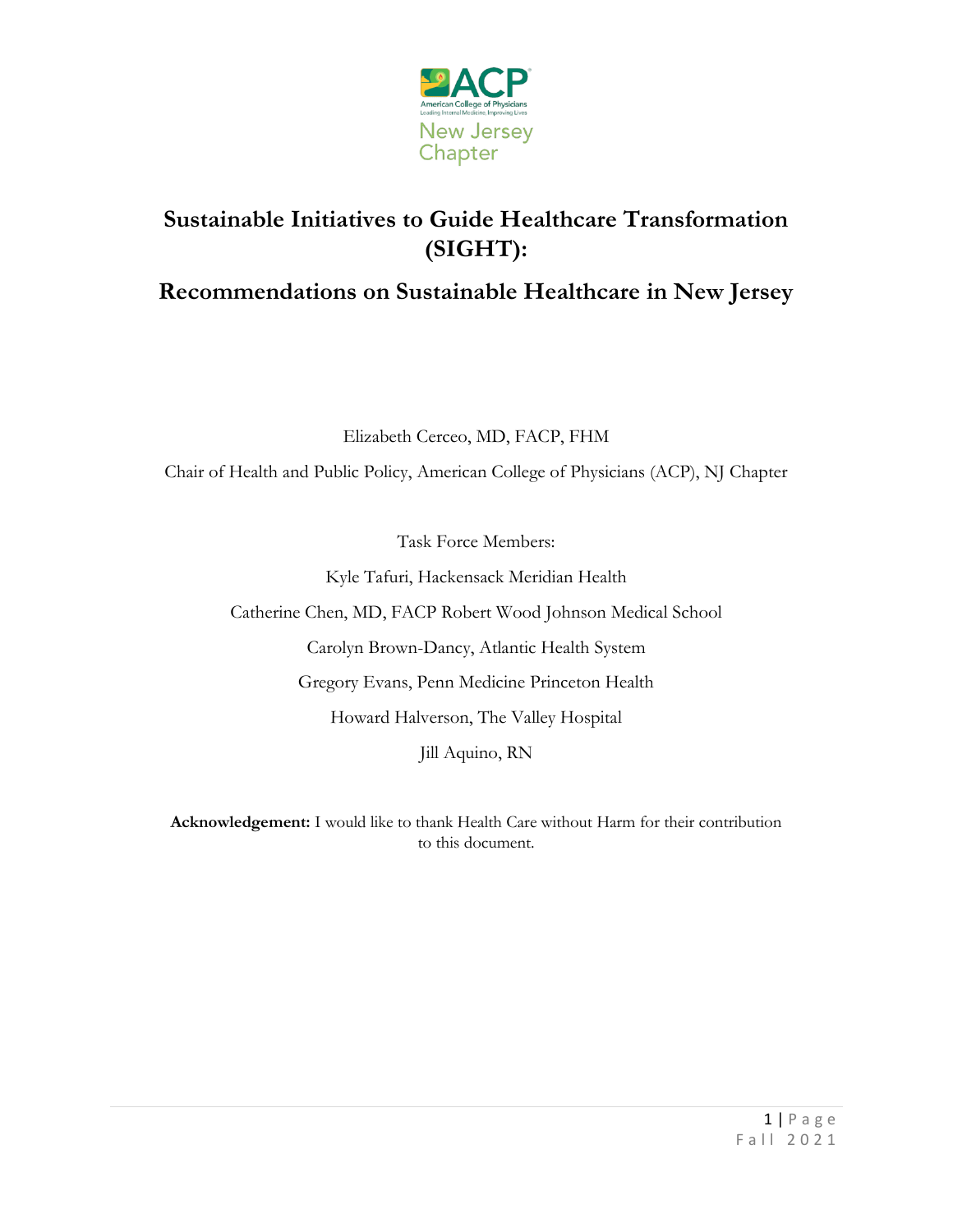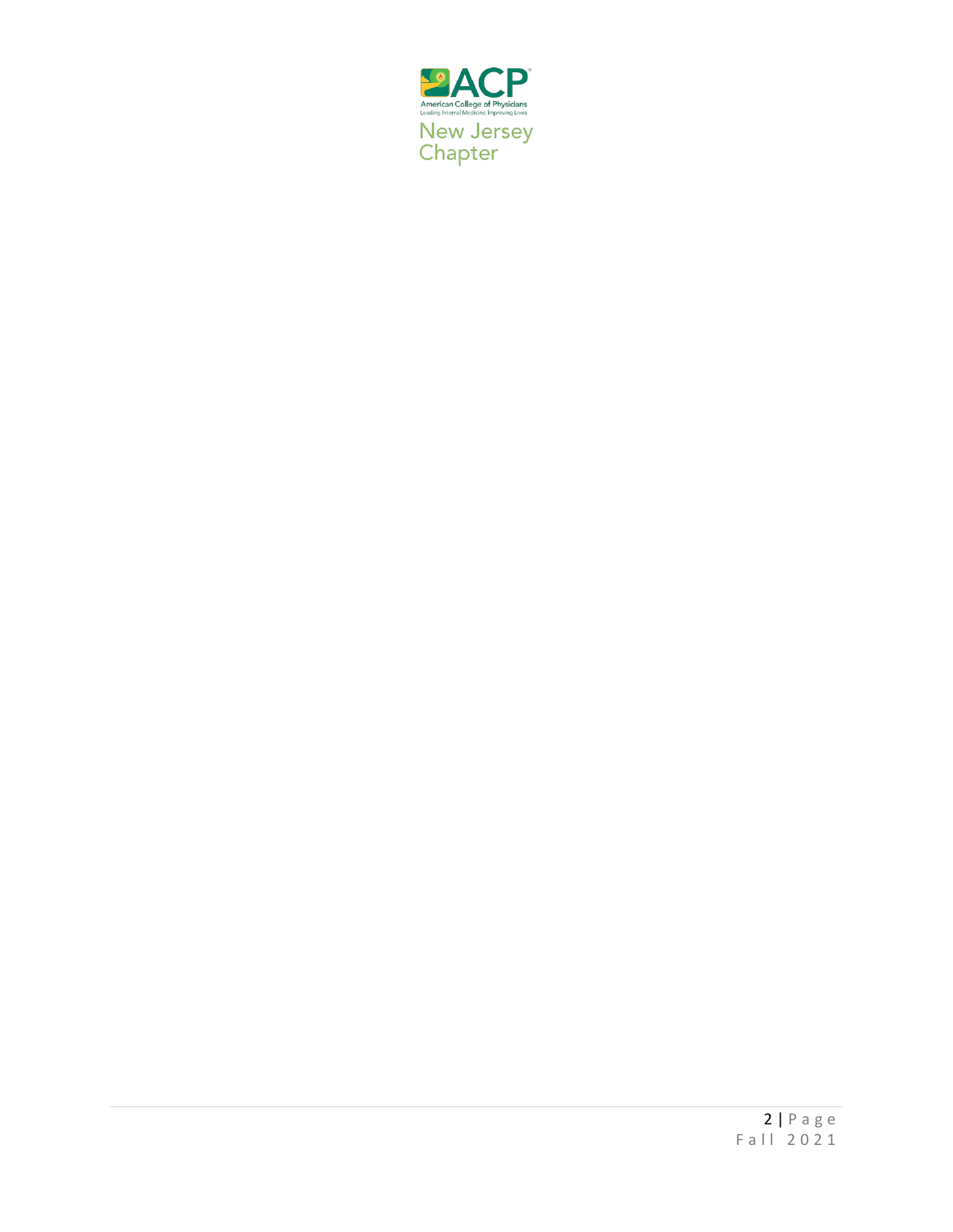

# Contents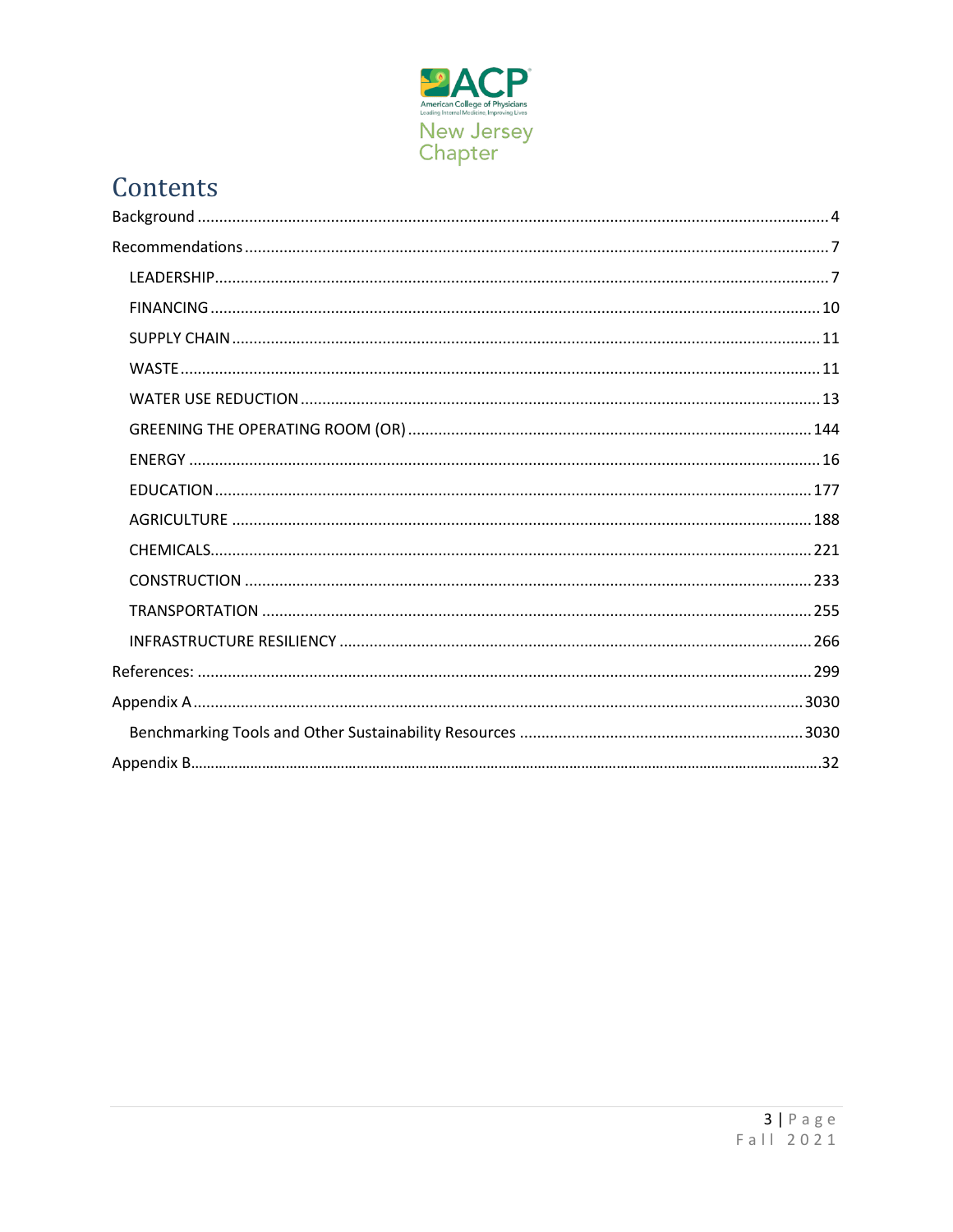

# <span id="page-3-0"></span>Background

As the COVID-19 pandemic has shown us, in the face of an emergency, health systems must institute rapid change to meet the needs of patients and of communities. Climate change is resulting in more severe weather events that are leading to devastating consequences for NJ and its residents. Severe storms are exacting a cost from NJ, both in terms of dollars and lives. From Superstorm Sandy to Hurricane Ida, the frequency of these events cannot be ignored and should be considered the new normal. It is imperative that the healthcare infrastructure respond to this threat by building resiliency into the hospital and ambulatory system and by responsibly developing sustainable practices.

The global health care sector collectively spends \$7.2 trillion annually or 10% of world GDP. In the U.S., health care is 18% of GDP and the **federal government spends over \$25 billion** on general health care, drugs, and medical supplies, with additional billions of dollars to support the operation of buildings and purchasing products such as meat and poultry. In the U.S., eliminating fossil fuel pollution can save hundreds of thousands of lives and \$880 billion annually. (1) The health care sector is responsible for 8.5% of all U.S. greenhouse gas emissions with hospitals generating over one-third of those emissions. (2, 3) Health care facilities can implement changes that decrease greenhouse gas emissions while reducing operating costs and promoting resiliency. Health care can also leverage its enormous purchasing power, 18% of US GDP, to help decarbonize the supply chain, the largest portion of the sector's carbon footprint.

The House Select Committee and Senate Democrats' Special Committee reports on the climate crisis provide a comprehensive plan for the federal government to support a resilient health care infrastructure and supply chain, and community preparedness for climate-related health impacts, while improving overall public health and addressing disparities. We support the full set of recommendations in the health sections of both the House Select Committee report "Solving the Climate Crisis: The Congressional Action Plan for a Clean Energy Economy" ([Climate Crisis Action Plan.pdf \(house.gov\)\)](https://climatecrisis.house.gov/sites/climatecrisis.house.gov/files/Climate%20Crisis%20Action%20Plan.pdf) and a Healthy, Resilient, and Just America and the Senate Democrats' Special Committee report The Case for Climate Action: Building A Clean Economy For The American People [\(SCCC\\_Climate\\_Crisis\\_Report.pdf \(senate.gov\)\)](https://www.schatz.senate.gov/imo/media/doc/SCCC_Climate_Crisis_Report.pdf). The below recommendations, pulled primarily from those reports, are the priority recommendations to support the transition to a climate-smart health care system

Key Recommendations are as follows:

- To charge DOH with developing a state health care decarbonization strategy in line with our national goal to reduce emissions by 50% by 2030 and net-zero emissions by 2050 and track sector progress towards achieving emission reductions.
	- o Require health systems to track emissions
	- o Require health systems to set science-based reduction targets
- To direct the DOH to develop a comprehensive plan to address the physical and operational risks from climate change to public health systems and health care facilities, and to assist communities, public health departments, and safety net and rural hospitals in preparing for and responding to the public health risks of the climate crisis, including mental health and food insecurity. This strategic planning process should provide for meaningful public input, particularly from vulnerable populations and frontline communities.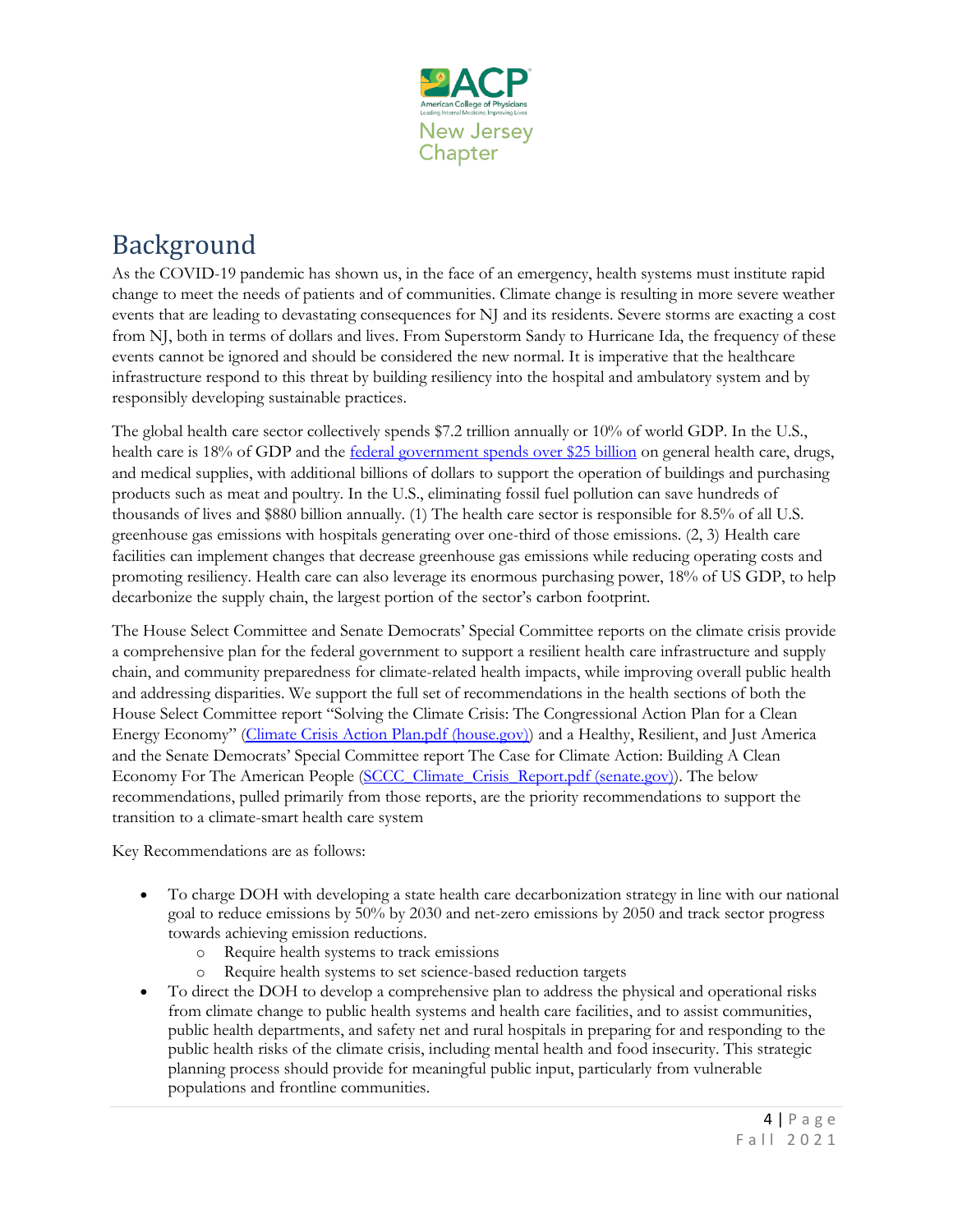

- o Require health care facilities to conduct assessments and prepare for extreme weather events based on the most current climate projections and enable hospitals and other health facilities to be epicenters of community resilience.
- To provide funding, tax incentives, and financing that health care facilities can use to reduce their greenhouse gas emissions and invest in clean energy and resilience
- To create state codes that are updated to allow for all electric buildings which then allows for buildings to fully decarbonize and would allow for more energy efficient buildings (reduce outside air requirements, required air changes per hour (ACH) and allow for battery backup power in lieu of diesel backup generators).

Additionally, hospitals and healthcare systems must identify means to curtail costs while improving the overall patient experience. Making an active commitment to sustainability provides multiple strategic benefits to health systems and builds resiliency. Developing truly sustainable solutions requires attention to creating policies that are both fiscally sound and do not harm the industry.

Adopting policies and procedures aligned with environmental goals lead to multiple ancillary benefits as well. Sustainability efforts contribute to a healthier environment, help their local communities by reducing pollution and reducing the use of community resources such as water and energy, and improve the organization's public perception and brand loyalty. Environmental sustainability is also good business, as it helps lower operational costs and allows hospitals to direct more resources to patient care by providing timely preventative measures to decrease avoidable healthcare utilization which is an integral part of healthcare quality. These benefits can help health systems meet the Quadruple Aim—improving population health, improving the patient experience, reducing per capita cost, and improving workforce experience. (4) (5)

Hospital systems are facing incredible financial and regulatory pressures as healthcare environment shifts from a volume-based market to a value-based market. In a 2011 report "Hospitals and Care Systems of the Future," the American Hospital Association outlined key strategies hospitals must use to succeed in the evolving, value-based environment. Achieving sustainability goals can help hospitals pursue several strategies listed in the report, including becoming increasing efficiency and focusing on population health. (6) Securing healthcare systems against climate change-related extreme weather events facilitates longer term strategic planning. Sustainability efforts must be financially viable to succeed in the long term.

Rising energy costs coupled with the unique requirements of health care facilities are increasingly leading to financial challenges. Health care organizations spend more than \$6.5 billion on energy costs every year. (7) That figure represents a tremendous opportunity for savings. By trimming just 5-10% from energy bills, hospitals and care systems can make a real impact on their finances. Every \$1 a nonprofit hospital or care system saves on energy is equivalent to generating \$20 in new hospital revenues, and for-profit hospitals can raise their earnings by a penny a share by reducing energy costs just 5 percent. (8)

Importantly, as physicians, we have taken an oath to first do no harm. The current care we deliver accounts for damage wrought on all communities but especially the poor and disadvantaged, those we must first protect and care for. Environmental justice communities bear the brunt of the impacts of climate change whether it be from flooding because they live in low lying areas, from heat-related illness due to lack of vegetation or air conditioning, or from air pollution from living in heavily industrialized areas in regions with heavy trucks and incinerators, many of which burn healthcare-related waste. We are called to advocate for these individuals most vulnerable to the effects of environmental degradation. We as the scientific community attest to the many diseases caused or exacerbated by pollutants and climate change. Pollution can contribute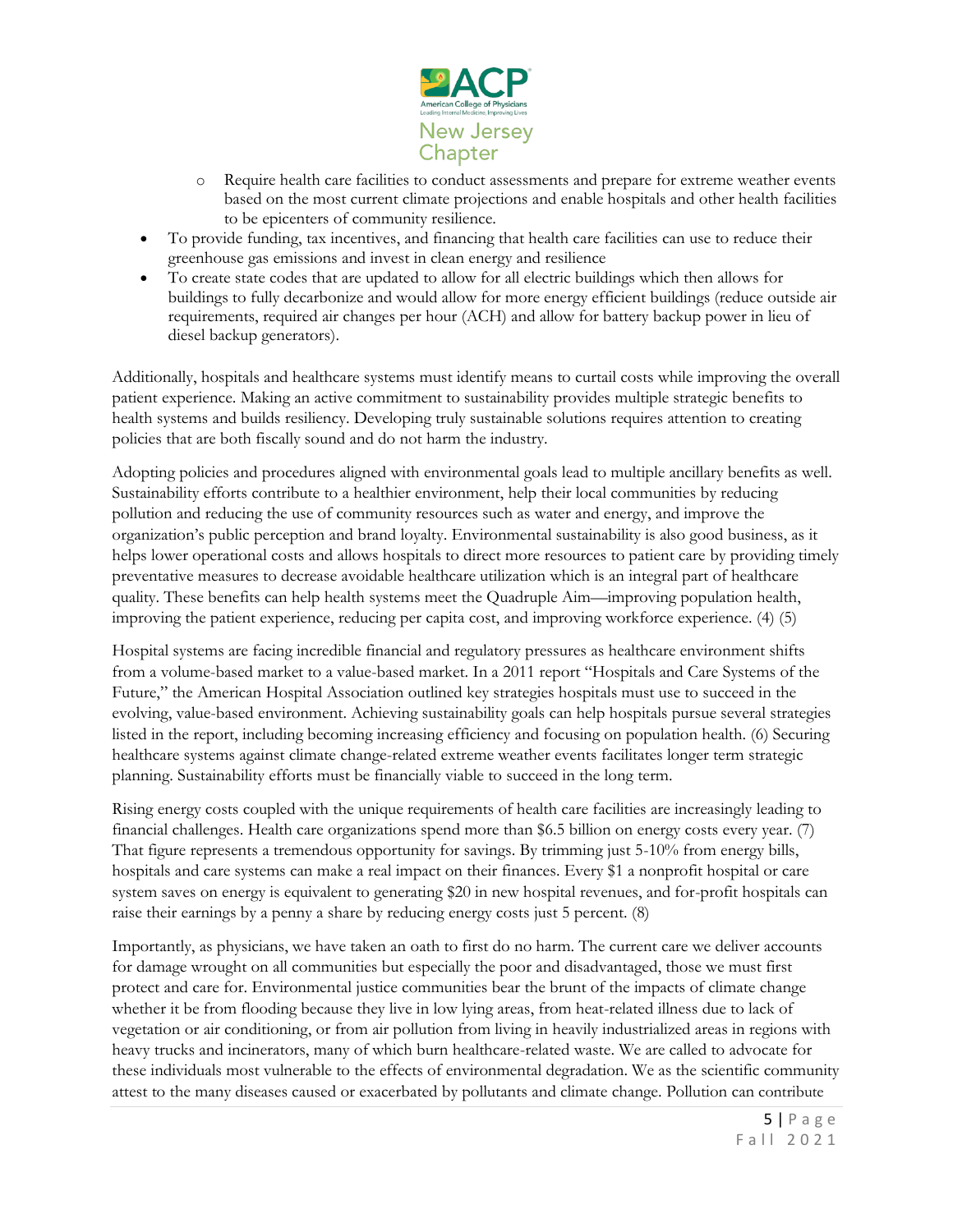

to health problems including respiratory tract irritation, chronically reduced lung function, cardiovascular disease, mental health conditions, kidney problems, neurological disorders, certain cancers, and infectious diseases. Studies have also pointed to the increased risk of acquiring and dying from COVID-19 in areas with high levels of air pollution.

NJ must focus our efforts on aspirational goals to deliver the basic human right of health because this is not a privilege. Solutions developed should be uniquely scoped to the regional and geographic specificities of the hospitals served. Options for renewable energy are dictated by local availability and energy cost scales can vary widely across the country. As such, the following recommendations are mindful of the local landscape of NJ, both literal and political, and of the needs of the health systems of our state. Focusing on even one project can result in substantial cost savings and beneficial environmental impact. Combining multiple projects and addressing a wide range of sustainability opportunities can lead to even greater effect. Beginning with assessing baseline measures of energy use, waste stream, and water consumption, health systems can begin to develop, implement, and track sustainability initiatives.

<span id="page-5-0"></span>We hope that collective efforts will be shared and successes celebrated across the state. Friendly competition can support more rapid change and benchmarking of data from the tools below (appendix A) can drive evidence-based decision-making and informed process improvement across the health systems of NJ. The following list of recommendations is only a starting point and much more will have to be done on the state's journey to a sustainable future. Every journey begins with the first steps though. That is what this document is meant to represent. It is the responsibility of all physicians to prevent disease and care for communities, not just the patient immediately in front of us. It is the responsibility of our healthcare institutions to drive public health and safety. It is the responsibility of our political leaders in NJ to continue guiding with policies that will protect our children and our communities into the future.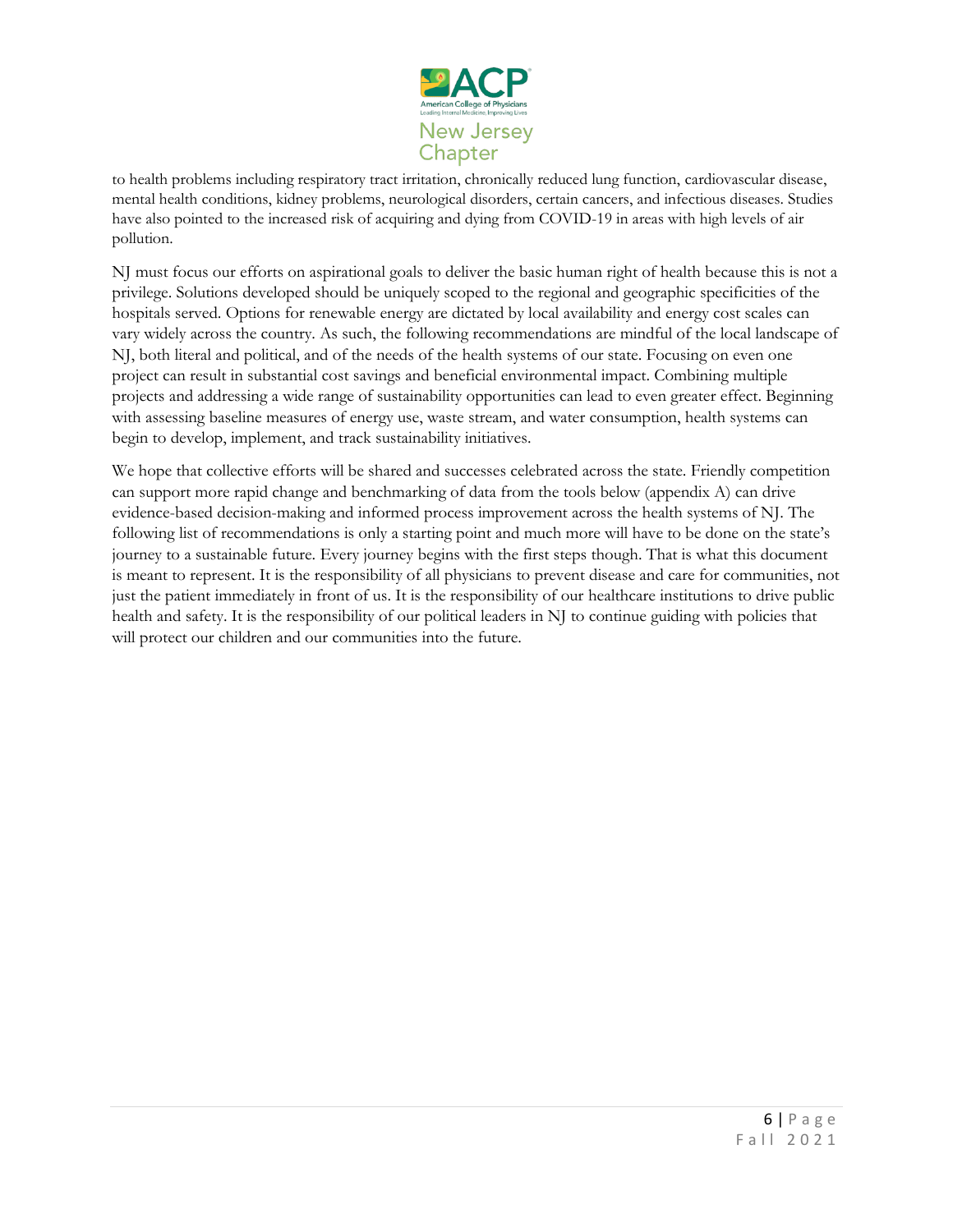

## Recommendations LEADERSHIP

<span id="page-6-0"></span>*Summary statement:* To drive sustainable changes throughout health systems, there must be buy-in by senior leadership and integration of sustainability in every decision made in a healthcare network. Sustainable healthcare systems must be developed that provide health care for patients today without compromising health and care provision in the future. In order to know what is sustainable, researchers and policy makers must analyze full resource utilization—or triple bottom line framework—of all actions to inform prioritization. The three elements of the triple bottom line are environmental, social, and financial. These elements should be considered in all procurement and advancement decisions made the health system. Lean systems will minimize waste and expense and lean methodology can be applied to all decisions, incorporating environmental and population outcomes as additional metrics. When leadership gets on board with the notion that sustainability is connected to public health, employee satisfaction, quality care, and other outcomes, there is greater opportunity for successful integration into decision-making and day-to-day operations.

By expanding sustainability to encompass more than just energy reduction and by utilizing quality improvement methodology, performance excellence initiatives, Lean training, or the Baldrige award criteria, greater gains can be realized. Lean approaches to become more efficient in various processes naturally align with many sustainability and population health efforts and can be overseen by quality/performance improvement departments.

| Goal example                                                                                                     | <b>Tactics example</b>                                                                                                                                                                                                                                                                                                                                                                                                                                                                                                            |
|------------------------------------------------------------------------------------------------------------------|-----------------------------------------------------------------------------------------------------------------------------------------------------------------------------------------------------------------------------------------------------------------------------------------------------------------------------------------------------------------------------------------------------------------------------------------------------------------------------------------------------------------------------------|
| Create a green team                                                                                              | Create a committee and work group structure connecting<br>sustainability with community resilience and other strategic<br>areas. Individuals that may contribute to the team include but<br>are not limited to the following: Director-level representative<br>from departments responsible for implementing sustainability<br>programs such as Environmental services, Dietary,<br>Purchasing/Supply chain, Nursing, Lab, Infection control,<br>Physician engagement<br>Example: Biannual review of Clinical Performance, Costs, |
| Earn recognition through awards                                                                                  | Inventory, Resource Utilization, and Waste generation                                                                                                                                                                                                                                                                                                                                                                                                                                                                             |
| such as Practice Greenhealth<br><b>Environmental Excellence Awards</b><br>or Circle of an Environmental<br>Award | Develop a sustainability strategy                                                                                                                                                                                                                                                                                                                                                                                                                                                                                                 |
| Set public greenhouse gas<br>emission reductions                                                                 | Create and Environmental Commitment Statement and a<br>team charter                                                                                                                                                                                                                                                                                                                                                                                                                                                               |
| Capture performance data                                                                                         | Track Scope 1, 2, and 3 emissions                                                                                                                                                                                                                                                                                                                                                                                                                                                                                                 |
|                                                                                                                  | Identify champions (clinical champion, executive sponsor,<br>greening the OR champion)                                                                                                                                                                                                                                                                                                                                                                                                                                            |
|                                                                                                                  | Engage physicians and nurses in sustainability and climate<br>work through educational and organizational events                                                                                                                                                                                                                                                                                                                                                                                                                  |
|                                                                                                                  | Consider creating dedicated positions for Sustainability<br>Officers                                                                                                                                                                                                                                                                                                                                                                                                                                                              |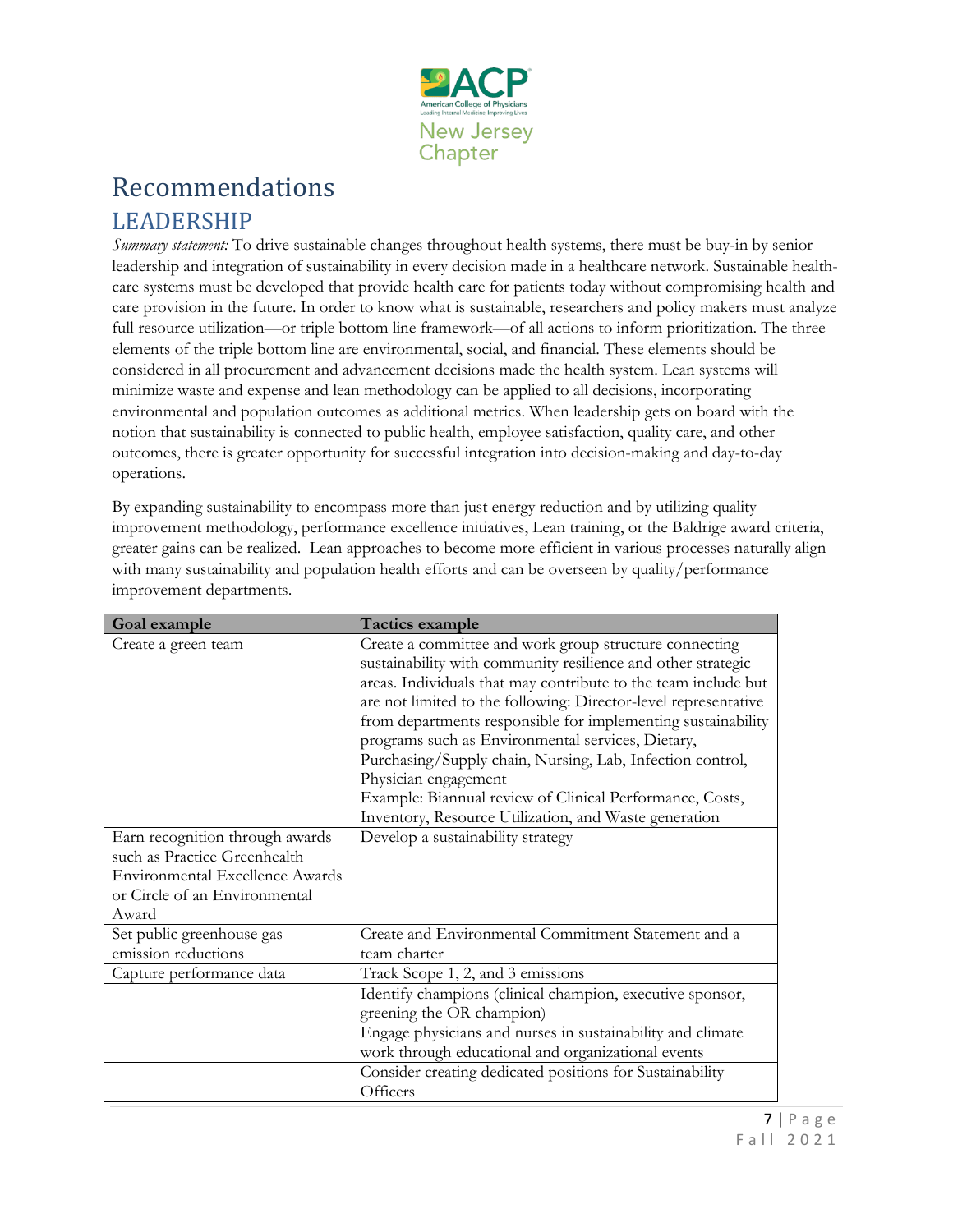

|                               | Consider creating Departmental Sustainability Coordinators   |
|-------------------------------|--------------------------------------------------------------|
|                               | as these individuals are important for implementing          |
|                               | sustainability efforts.                                      |
|                               | Use a common language across health systems in NJ to         |
|                               | measure carbon and thread these throughout research,         |
|                               | evidence reviews, quality-adjusted life years, life cycle    |
|                               | analyses, and budgets.                                       |
|                               | Join Health Care Climate Challenge Home   Health Care        |
|                               | Climate Challenge                                            |
| Partner with communities for  | Assess climate-related campus, system, and community         |
| specific goals/projects       | infrastructure vulnerabilities                               |
|                               | Develop health system resiliency plans based on these        |
|                               | weaknesses                                                   |
| Include climate activities in | Identify climate-related health risks in your communities,   |
| community benefit work.       | identify current projects that have climate co-benefits, and |
|                               | integrate climate and health into the community health needs |
|                               | assessment.                                                  |

| Sustainable | Outcomes for patients and populations |                                            |
|-------------|---------------------------------------|--------------------------------------------|
| value       |                                       | Environmental + social + financial impacts |
|             |                                       | (the 'triple bottom line')                 |

*Mortimer F, Isherwood J, Wilkinson A, Vaux E. Sustainability in quality improvement: redefining value. Future Healthcare Journal. 2018 Jun;5(2):88-93*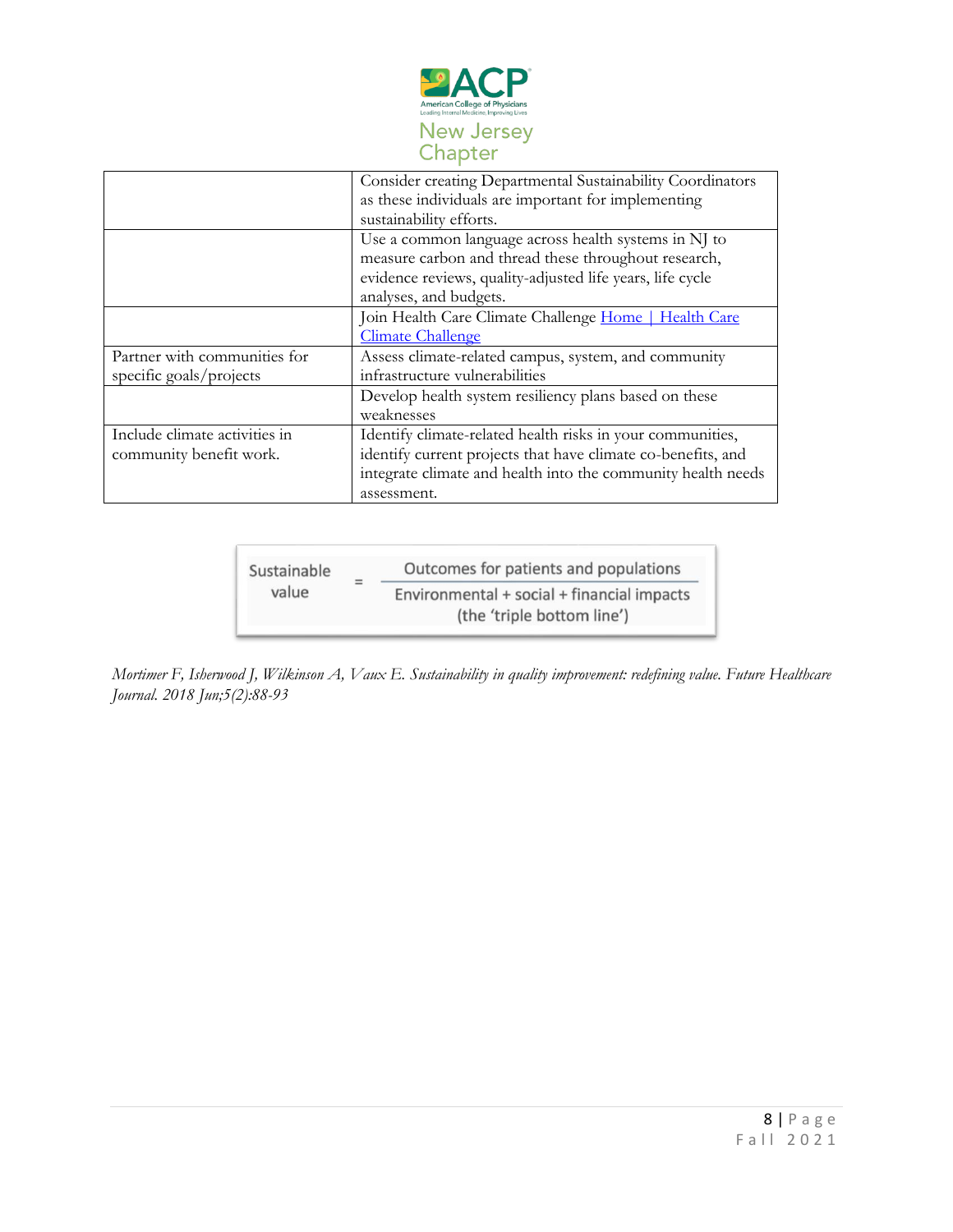



Source: American Society for Healthcare Engineering, 2014.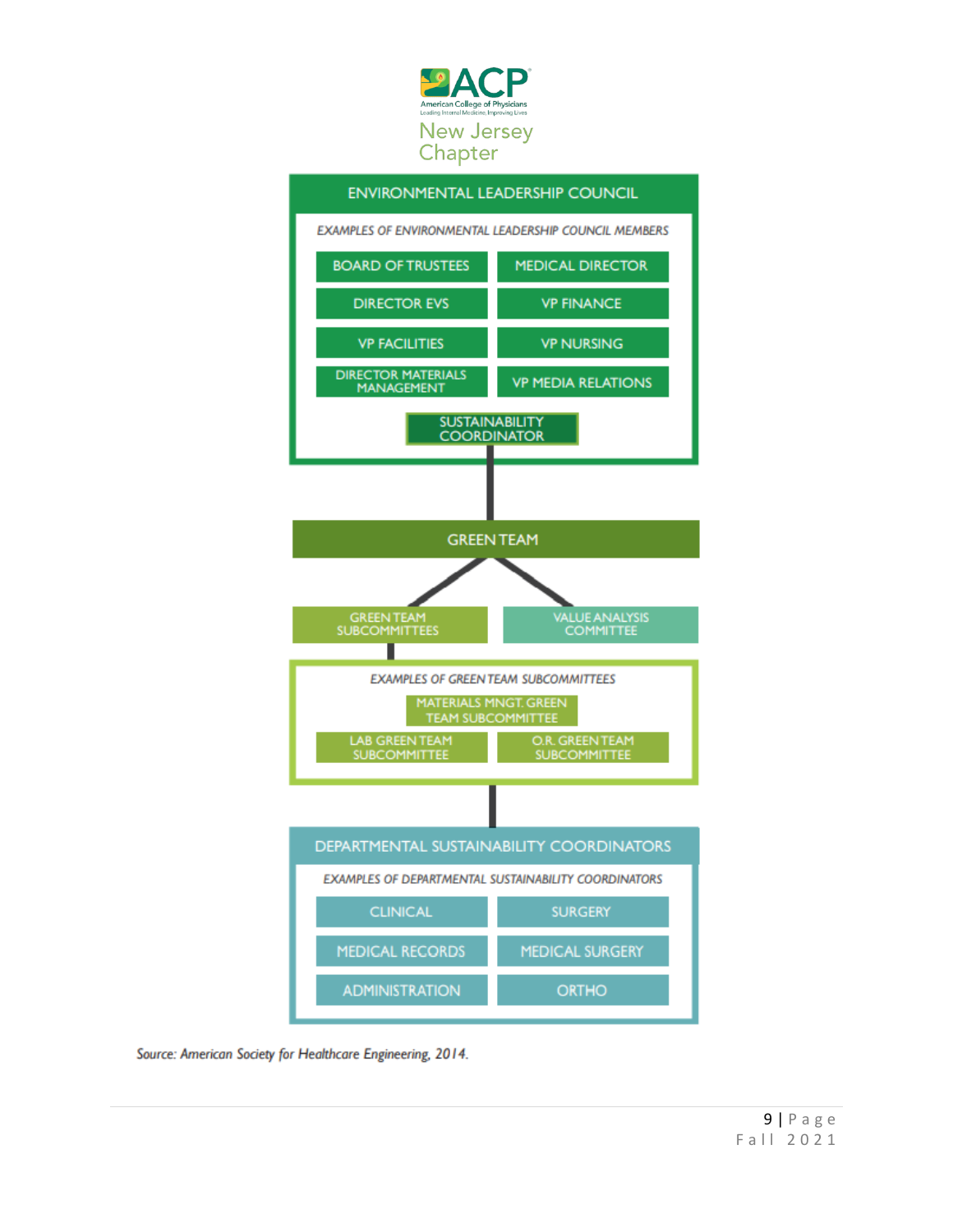

#### <span id="page-9-0"></span>FINANCING

*Summary statement:* Many environmentally responsible changes to health systems are also fiscally responsible. Health systems can prioritize sustainability activities and can easily address the "low hanging fruit." However, for larger, higher yield projects that require initial capital investment, return on investment models can be helpful to inform decisions. Alternative funding sources may also be an option.

Alternative funding options include:

- Grants, rebates and donations: from utility companies as well as philanthropic donors, including individuals, organizations and businesses. Foundation departments can often help write grants or solicit donations.
- Shared-savings agreements: A third party agrees to finance, design and install energy projects, with the costs paid from energy savings that result from the projects.
- Power purchase agreements: A third party owns, installs and operates a power-producing asset such as a renewable energy source. In turn, the hospital agrees to purchase the power generated from the plant.
- Carbon-emission offsets or renewable energy credits: Can be purchased from voluntary markets. Should be seen as a temporary measure as these still allow for fossil fuel use and carbon dioxide production.
- <span id="page-9-1"></span> • The [American Council for an Energy-Efficient Economy](https://www.aceee.org/files/proceedings/2014/data/papers/4-423.pdf) estimates for an average annual savings of \$575,000 for a hospital operating on 2% Net Operating Income, net savings of \$1 is equivalent to \$50 in gross revenue. In this example, \$570,000 saved equals \$28.5 million gross revenue. Similar work done by the University of Washington Target 100! shows that \$800,000 in annual energy cost savings can be equal to \$16 million in revenue generating services. Financial resources saved through energy and other measures can be channeled back into patient care or further sustainability improvement projects.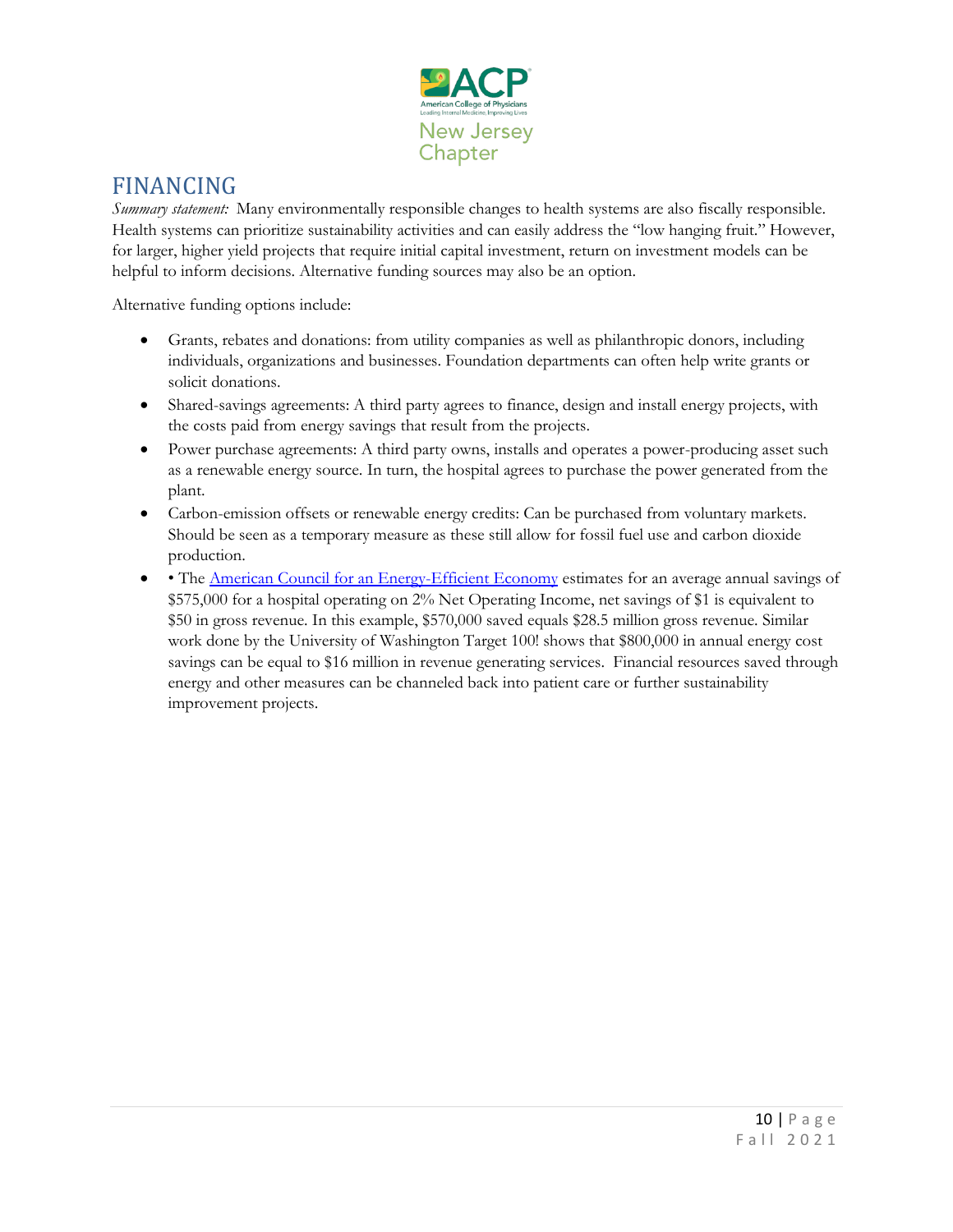

### SUPPLY CHAIN

*Summary statement:* Emissions from the supply chain (scope 3 emissions) constitute 80% of a healthcare systems overall greenhouse gas emissions. Purchasing power can be exerted to minimize waste and optimize the carbon footprint. Purchasing power can move to greener alternatives to products and minimize unnecessary devices and packaging.

<span id="page-10-0"></span>

| Goal example                                        | <b>Tactics example</b>                                                                             |
|-----------------------------------------------------|----------------------------------------------------------------------------------------------------|
| Train 100% of supply chain/procurement staff on     | Evaluate the total cost of ownership rather than                                                   |
| the total cost of ownership for purchasing          | just the initial price can identify hidden cost                                                    |
| decisions.                                          | savings.                                                                                           |
| Preferentially use suppliers who employ             | Use Kaiser Permanente Sustainability Scorecard to                                                  |
| sustainability practices like reusable packaging    | evaluate environmental impacts of medical                                                          |
| materials.                                          | equipment                                                                                          |
| Purchase EPEAT registered electronics e.g.,         | Report expenditures on greener electronics with a                                                  |
| computers, imaging devices, televisions, cell       | goal of 80% registered with EPEAT (Electronic                                                      |
| phones, servers) which meet multiple sustainability | Products Environmental Assessment Tool).                                                           |
| criteria including reducing the use of energy to    |                                                                                                    |
| minimize greenhouse gas emissions. Impacts          |                                                                                                    |
| reduced can be measured through their calculator.   |                                                                                                    |
|                                                     | Support local/regional vendors, those with strong                                                  |
| Build Diversity into supply chain                   | sustainability practices, those with diverse                                                       |
|                                                     | leadership and with goals that match the                                                           |
|                                                     | institution's                                                                                      |
|                                                     | Ask suppliers about the life cycle of their products                                               |
|                                                     | Work with supply chain and custom pack vendor                                                      |
|                                                     | to coordinate a review process and identify items                                                  |
|                                                     | that are frequently unused and disposed of.                                                        |
|                                                     | Work with supply chain and reprocessing vendors                                                    |
|                                                     | to identify non-invasive devices that can be                                                       |
|                                                     | collected and purchased back for reprocessing.                                                     |
|                                                     | Evaluate expired materials (eg. Procedure kits) for                                                |
|                                                     | excess supply and diversion to teaching centers (eg.                                               |
|                                                     | SIM/GME programs)                                                                                  |
|                                                     | Supply concentrated liquids where feasible (ie,                                                    |
|                                                     | dialysate, cleaning agents, or pharmaceuticals)<br>Assess expired materials for potential donation |
|                                                     | through programs like                                                                              |
|                                                     | https://projectcure.org/take-                                                                      |
|                                                     | action/donate/donate-medical-equipment-                                                            |
|                                                     | supplies/hospitals/                                                                                |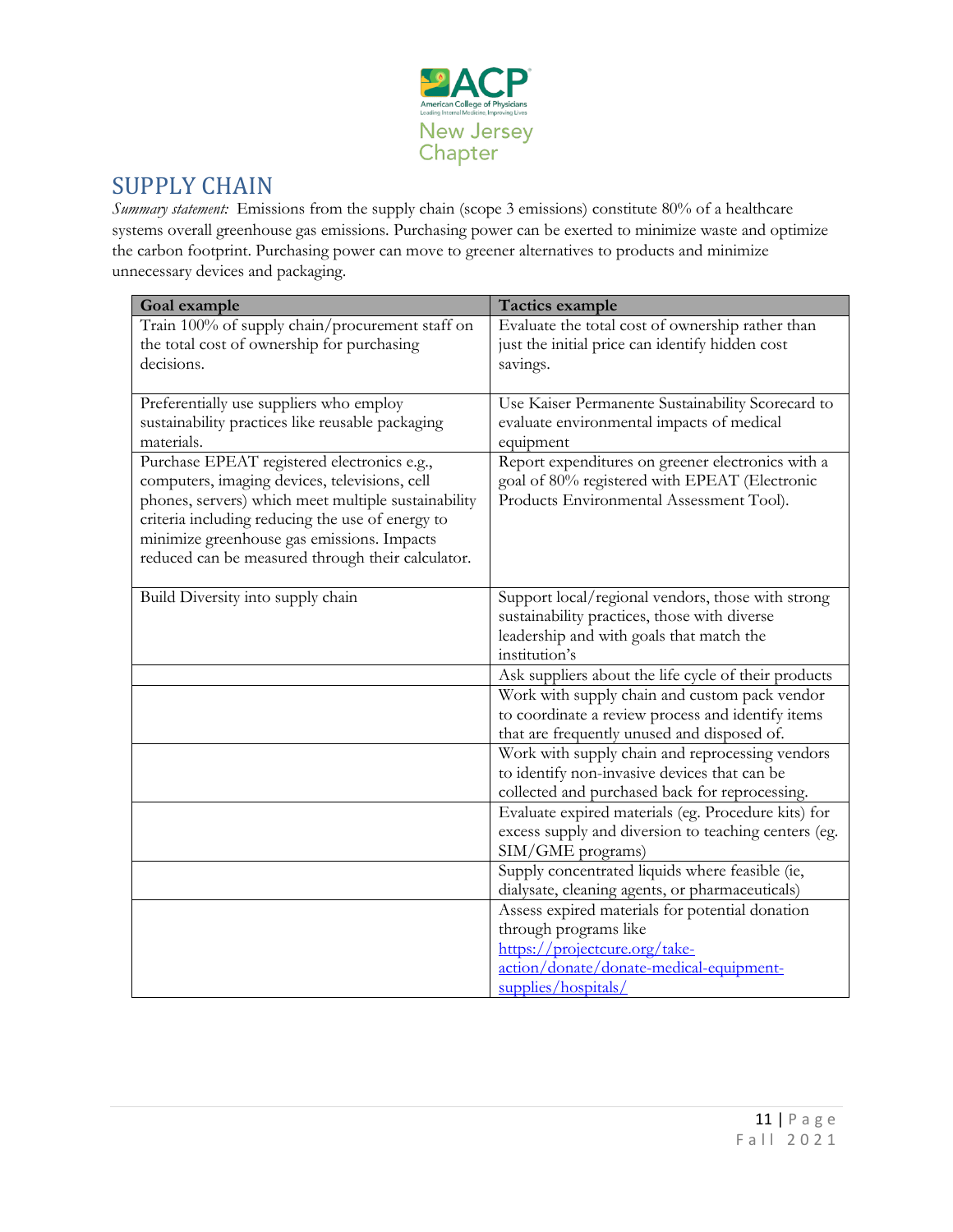

### **WASTE**

*Summary statement:* Hospitals and health systems produce large amounts of waste, estimated at almost 30 pounds per patient per day in the hospital. This is costly to the institution which must pay for disposal and has obvious environmental costs. Everything hospitals procure should be evaluated for its end of life disposition. Steps can be taken to reduce both volume and toxicity of materials and wastes.

<span id="page-11-0"></span>

| Goal example                                 | <b>Tactics example</b>                                                               |
|----------------------------------------------|--------------------------------------------------------------------------------------|
| Achieve a system recycling rate of           | Develop a hazardous material and waste plan as part of The                           |
| 15% for all hospitals and clinics.           | Joint Commission Environment of Care requirements, including                         |
|                                              | a written plan for recycling.                                                        |
| Achieve a RMW (red bag) rate                 | Eliminate red bag receptacles from patient rooms to decrease                         |
| below 6% or 100 tons of waste                | amount of incorrectly segregated waste in recyclable and                             |
| per OR each year.                            | hazardous material bags. Include RMW segregation training and                        |
|                                              | signage for all new employees and for annual refresher training.                     |
| Institute a construction debris              | Ensure that HIPAA confidential paper recycling is included in                        |
| recycling and diversion program              | recycling rates.                                                                     |
| for large projects, achieving at             |                                                                                      |
| least a 80% recycling/diversion              |                                                                                      |
| rate.                                        |                                                                                      |
| Determine a food waste to landfill           | Partner with composting facilities to minimize food waste going                      |
| baseline in pounds per year and              | to landfills.                                                                        |
| achieve a 10% reduction in food              |                                                                                      |
| waste to landfill from baseline              |                                                                                      |
| year.                                        |                                                                                      |
| Decrease overall waste per                   | Meet with recycling vendors and visit recycling material recovery                    |
| adjusted patient day to 18-20 lbs<br>per day | facilities for clarity on what materials can and cannot be<br>marketed successfully. |
|                                              | Recycle batteries, fluorescent bulbs, and other mercury-                             |
|                                              | containing equipment.                                                                |
|                                              | Eliminate excessive components on some procedure trays.                              |
|                                              | Install fountains for water bottle refill. Discourage plastic water                  |
|                                              | bottles at meeting                                                                   |
|                                              | Eliminate Styrofoam from patient and staff food sources.                             |
|                                              | Convert to paper straws.                                                             |
|                                              | Use reusable isolation gowns and curtains                                            |
|                                              | Promote reusable utensils, mugs, water containers                                    |
|                                              | Decrease printed material - Use online, EMR-based resources to                       |
|                                              | eliminate paper charts, faxes, etc. Encourage online materials for                   |
|                                              | meetings                                                                             |
|                                              | Conduct waste audits                                                                 |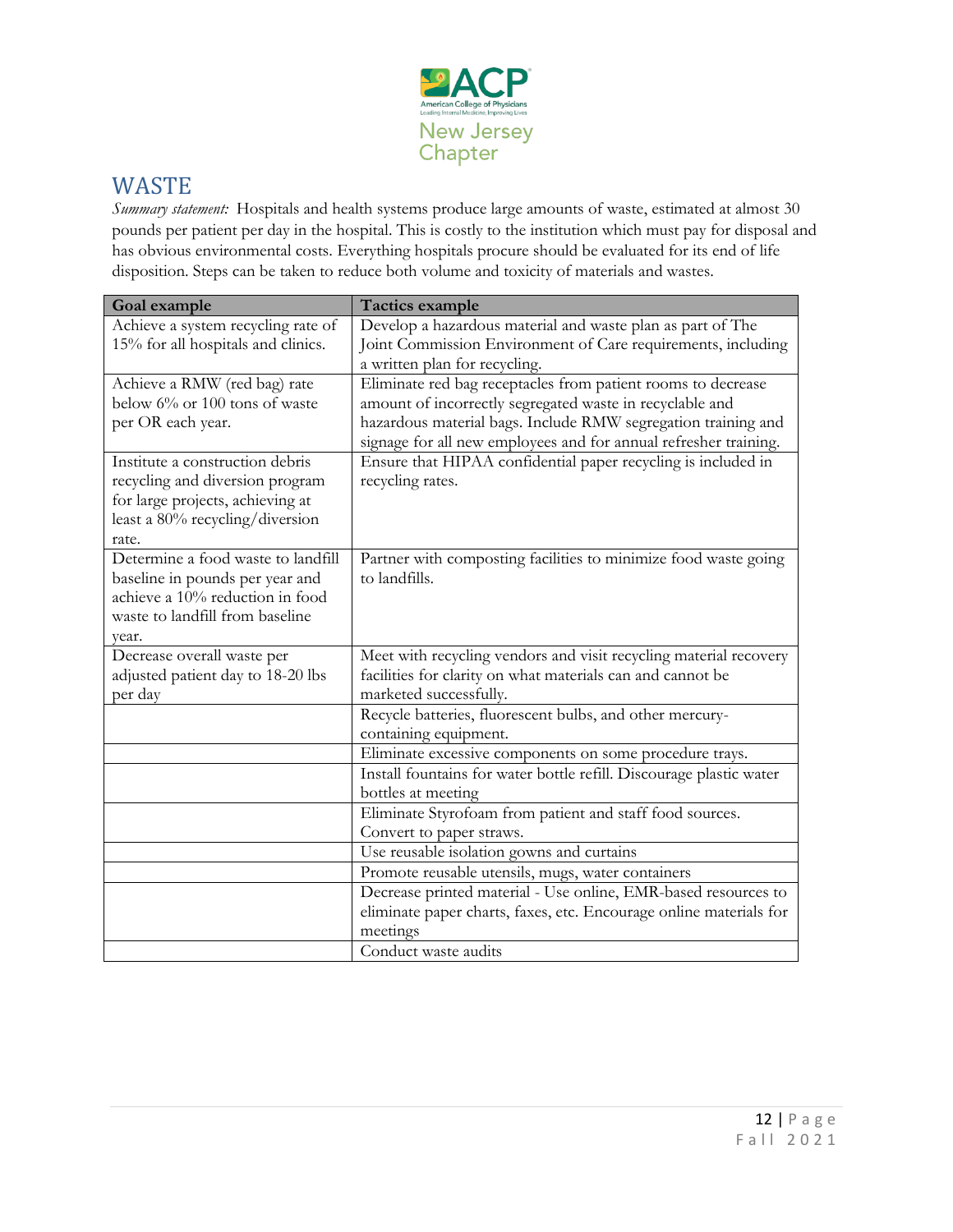

#### WATER USE REDUCTION

Water quality and availability are both essential to protecting patient and worker health and critical to daily hospital operations. The World Economic Forum's 2016 Global Risk Report states, "... the failure of climate change mitigation and adaptation has risen to the top and is perceived in 2016 as the most impactful risk for the years to come, ahead of weapons of mass destruction, ranking second, and water crises, ranking third." Health care facilities are often not only the largest consumer of water in a community, but also can potentially be inadvertent water polluters through poor control of pharmaceutical and hazardous materials. Reducing overall water use can reduce the amount of pollution a facility generates and it can also save money.

| Goal example                                         | Tactics example                                        |
|------------------------------------------------------|--------------------------------------------------------|
| Achieve 40 gallons per adjusted patient day (good    | Install WaterSense products, like low water use        |
| target). Achieve 26 gallons per adjusted patient day | fixtures (e.g., sinks, toilets, shower heads).         |
| (excellent target)                                   |                                                        |
| Reduce your landscape irrigation water use by 50%    | Plan for indigenous, resilient landscaping with low    |
| from baseline year.                                  | watering requirements.                                 |
|                                                      | Use alcohol-based hand rub.                            |
|                                                      | Review all building equipment to ensure water is not   |
|                                                      | being wasted when equipment is not in operation.       |
|                                                      | Conduct a water audit.                                 |
|                                                      | Use non-potable water for irrigation. Some local       |
|                                                      | utilities offer reclaimed water for irrigation.        |
|                                                      | Capture rain water and use it for irrigation through a |
|                                                      | gravity fed system. Use condensate drain water for     |
|                                                      | irrigation.                                            |
|                                                      | Enroll your institution in the Tree Campus             |
|                                                      | Healthcare program. Tree Campus Healthcare - The       |
|                                                      | <b>Arbor Day Foundation</b>                            |
|                                                      | Assess stormwater management with bioswales and        |
|                                                      | retention ponds, vortex systems, etc.                  |
|                                                      | Maintain cooling tower operations and invest in "free  |
|                                                      | cooling" using ambient temperatures to assist in       |
|                                                      | chilling water.                                        |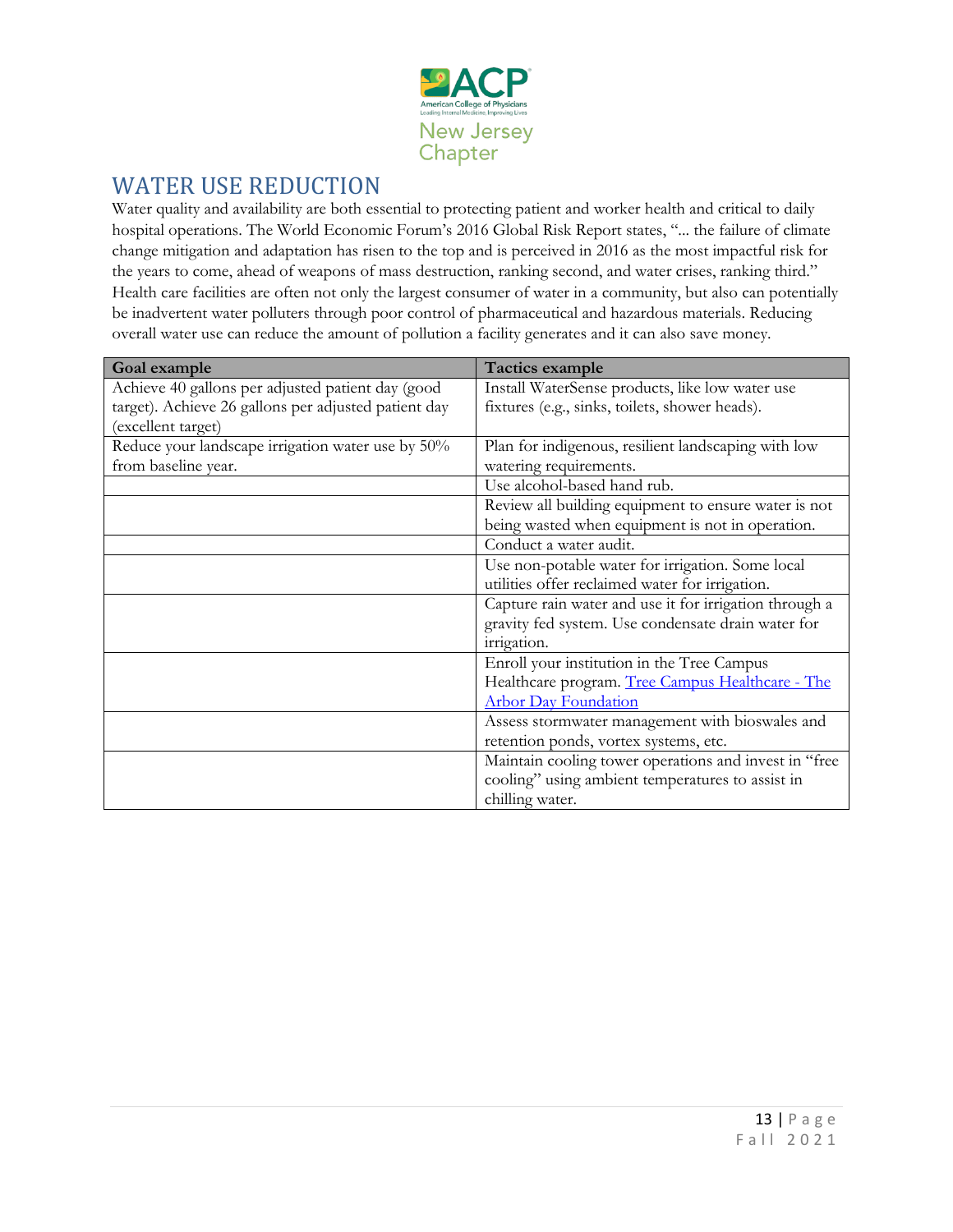

### <span id="page-13-0"></span>GREENING THE OPERATING ROOM (OR)

The OR has the largest footprint of any department in a hospital, and also yields significant savings opportunities. Understanding where to begin requires understanding what practices are currently in place. The OR can generate 30% of a facility's regulated medical waste and can represent 40-60% of a facility's supply costs. Operating rooms consume three to six times more energy per square foot than any other department. Reviewing OR kits to remove items frequently unused yields up-front purchasing savings, as well as avoided waste savings. The OR generates 30% of a facility's RMW. Using reprocessed single use medical devices diverts RMW and yields cost savings for facilities. Starting first with non-invasive devices can help ease potential concerns around quality or safety. Anesthetic gases are Scope 1 greenhouse gases, vented directly from the hospital into the atmosphere. Anesthesia providers have an opportunity to directly impact their organization's GHG emissions by considering anesthetic gas use while still providing quality patient care. With challenging recycling markets, especially from acute care areas, waste prevention is a priority for leading organizations. Switching to reusables, single-use device reprocessing and manufacturer take-back programs are strategies to make less waste as well.

| Goal example                       | Tactics example                                                  |
|------------------------------------|------------------------------------------------------------------|
| Establish baseline inventory of    | Assess current practices and identify areas of opportunity       |
| waste across ORs                   |                                                                  |
| Reduce waste in the OR by 30%      | Utilize reusable sterilization containers.                       |
| Implement a HVAC setback           | Work with the facility or energy manager to utilize the building |
| program and LED lights in 100%     | automation system and/or occupancy sensors to setback air        |
| of ORs.                            | exchange rates when the OR is unoccupied.                        |
| Review and reformulate (where      | Review components of OR kits and reduce unused items on          |
| appropriate) at least 80% of total | procedure trays. Create tray optimization committees and         |
| OR kit types                       | partner with surgeons. Transition one OR instrument from list    |
|                                    | per year.                                                        |
| Collect and purchase at least 20%  | Reprocess single use medical devices.                            |
| reprocessed non-invasive devices   |                                                                  |
| compared to health system's total  |                                                                  |
| Reduce GHG emissions from          | Establish a baseline and track anesthetic gas use. Reduce or     |
| anesthetic gases by 30%.           | eliminate desflurane from the formulary. If desflurane has been  |
|                                    | eliminated, reduce GHG emissions by 5% and maintain              |
|                                    | emission levels. If desflurane is still in use, reduce GHG       |
|                                    | emissions by 50% from baseline.                                  |
| Transition from single-use,        | Work with supply chain and reprocessing vendors to identify      |
| disposable products to reusable    | non-invasive devices that can be collected and purchased back    |
| products where applicable.         | for reprocessing.                                                |
|                                    | Work with supply chain and custom pack vendor to coordinate      |
|                                    | a review process and identify items that are frequently unused   |
|                                    | and disposed of.                                                 |
|                                    | Conduct education for anesthesia providers on the                |
|                                    | environmental impacts of inhaled anesthetic gases.               |
|                                    | Implement a fluid management system.                             |
|                                    | Minimize nitrous oxide use. Use low flow (<2L/min) after         |
|                                    | induction. Use intravenous anesthetics when possible.            |
|                                    | Install scrubbers in ORs to minimize inhalant escape.            |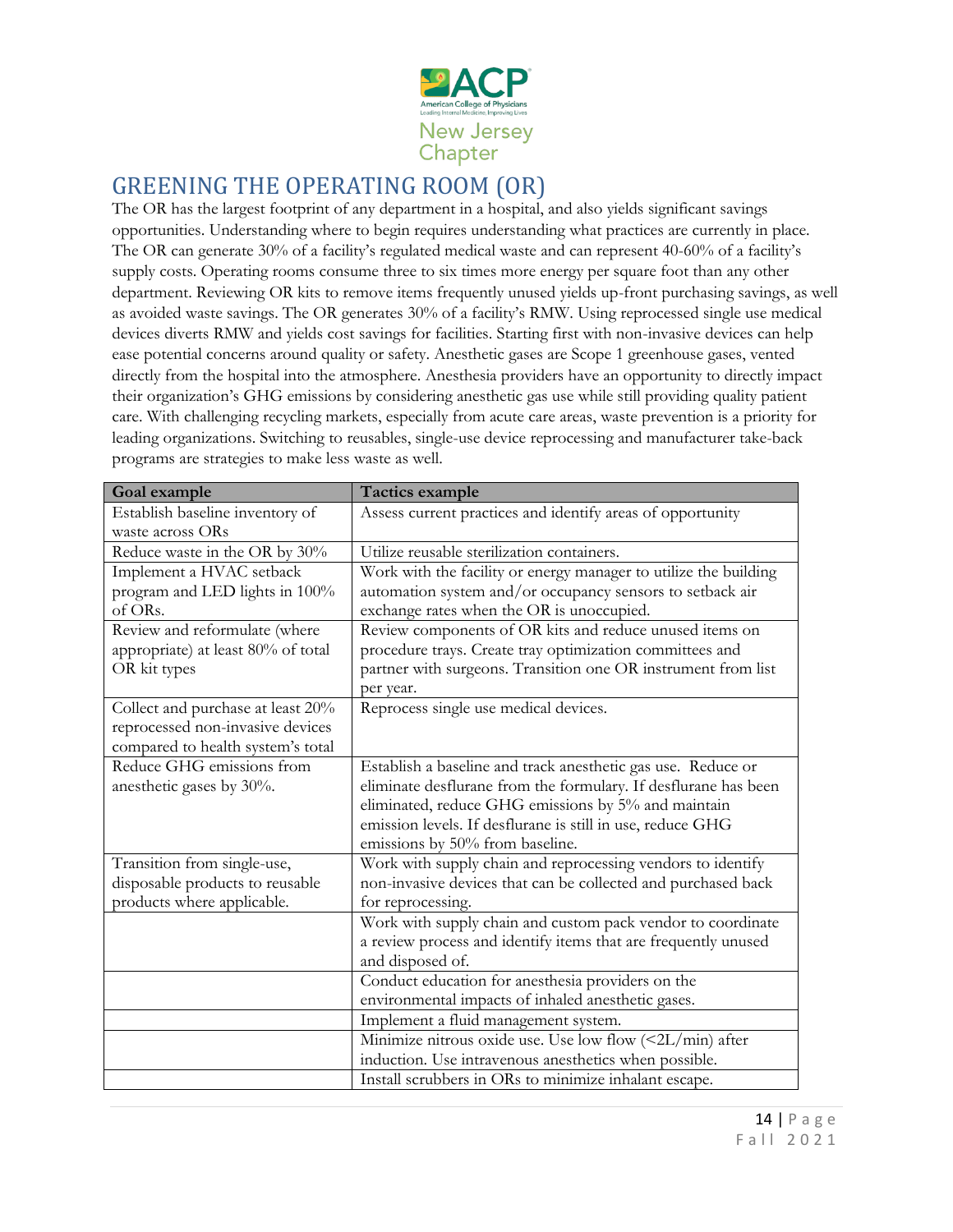

| Reduce unneeded OR drapes. Reuse OR blue towels (such as           |
|--------------------------------------------------------------------|
| for drug sniffing dog training programs or shelters). Reuse        |
| surgical blue wrap (sew into bags or sleeping mats for homeless)   |
| Consider moving some procedures to outpatient surgical centers     |
| or clinic setting as these typically generate less waste and often |
| use minor field sterility.                                         |
| Laryngoscope blade recycling programs                              |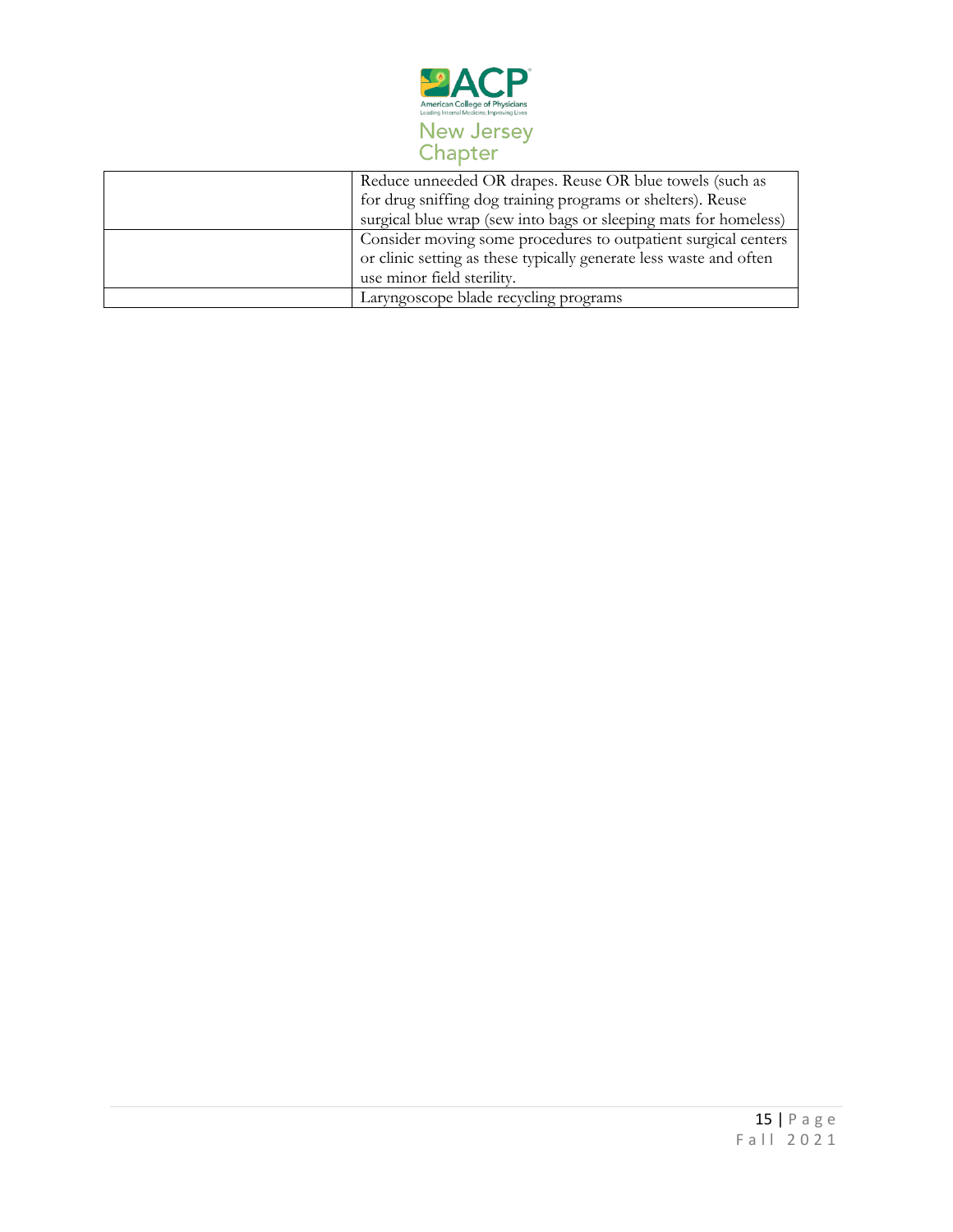

### <span id="page-15-0"></span>ENERGY

*Summary statement:* Health systems are extremely resource-intense entities creating opportunities to move to sustainable energy and for cost-saving initiatives. A hospital that is energy efficient will save the organization money and help make the surrounding community healthier by reducing carbon emissions. In the U.S., eliminating fossil fuel pollution can save hundreds of thousands of lives and \$880 billion annually. Electricity produced from renewable energy sources, like wind and solar, are the least expensive source of energy in more than half of the world and are on track to be the least expensive source almost everywhere by 2030.

<span id="page-15-1"></span>

| Goal example                                       | <b>Tactics example</b>                                |
|----------------------------------------------------|-------------------------------------------------------|
| Fully decarbonize (carbon net zero) by 2050 and to | Race to Zero campaign to support health care fully    |
| reduce overall emissions by 50% by 2030 to avoid   | decarbonizing. Global Roadmap for Health Care         |
| a 1.5 C increase in overall global temp            | Decarbonization is a resource to help support         |
|                                                    | health systems in their GHG emission reduction.       |
| Achieve an Energy Star score greater than or equal | Install energy efficient equipment (Energy Star       |
| to 75.                                             | rated when possible, LED lighting, install inactivity |
|                                                    | sensors on lights).                                   |
| Achieve an energy use intensity (EUI) of less than | Use less overall energy (provide only the energy      |
| or equal to 205 kbtu per square foot.              | needed instead of keeping your entire building        |
|                                                    | running 24/7, power down unused areas or during       |
|                                                    | off times, decreasing air returns in OR during off    |
|                                                    | hours, turn off lights, computers, machine, evaluate  |
|                                                    | setbacks of temp and airflow at night).               |
| Increase renewable electricity procurement to      | Complete an energy audit.                             |
| 100% by 2030.                                      |                                                       |
|                                                    | Turn thermostat up a few degrees in summer and        |
|                                                    | down a few degrees in winter.                         |
|                                                    | Investigate ways to utilize heat recovery methods     |
|                                                    | to reduce energy use.                                 |
|                                                    | Install onsite or offsite renewable energy (e.g.,     |
|                                                    | solar, wind, geothermal).                             |
|                                                    | Add auto and retro commissioning software to          |
|                                                    | building infrastructure to help identify wasted       |
|                                                    | energy use.                                           |
|                                                    | Purchase renewable energy credits                     |
|                                                    | Divest from fossil fuels                              |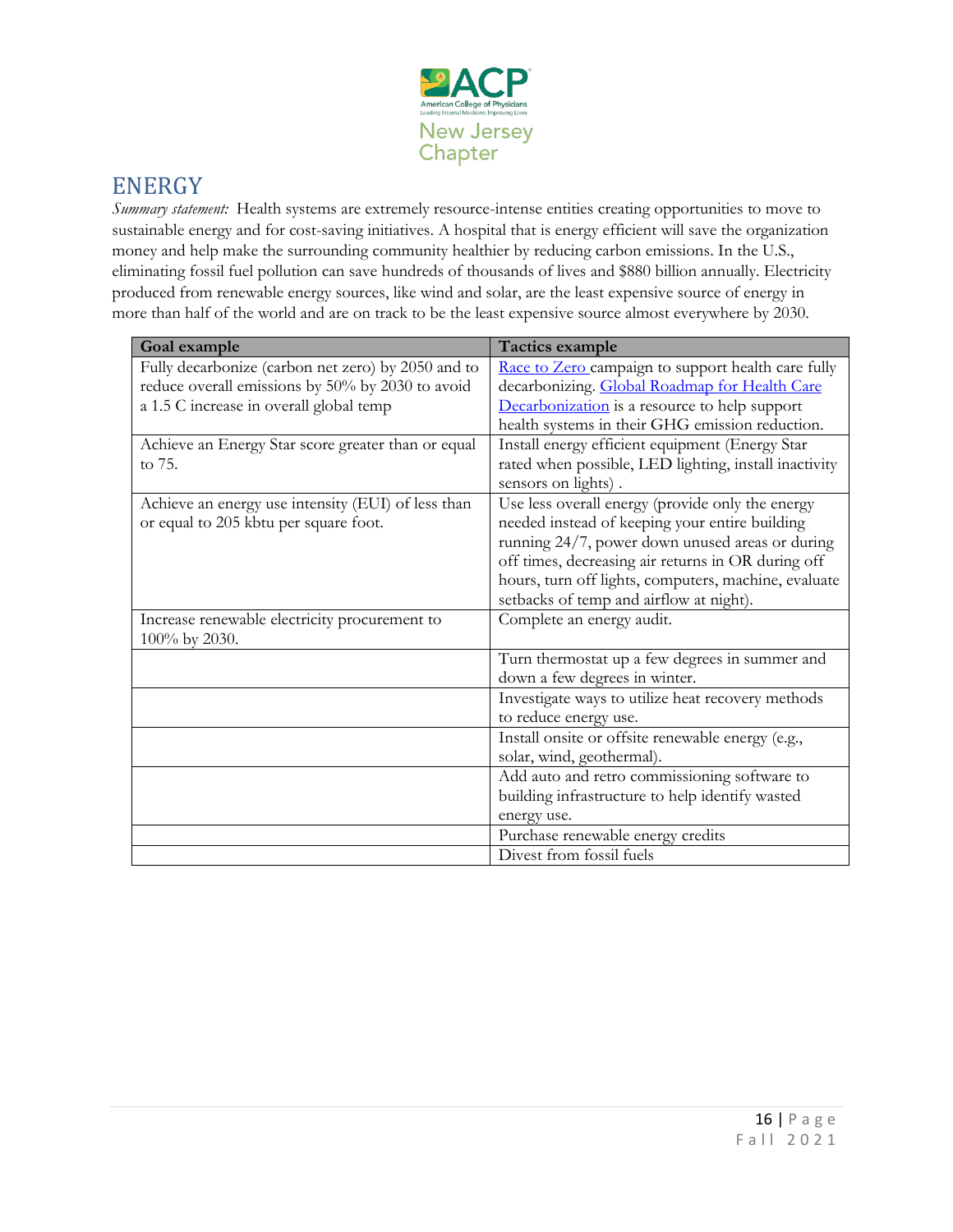

### EDUCATION

*Summary statement:* All initiatives should be bolstered by educational efforts. When patients and employees are informed, they can make healthier choices for themselves and their environment. Effective education can model and change the culture of an institution as well.

<span id="page-16-0"></span>

| Goal example                                         | <b>Tactics example</b>                                |
|------------------------------------------------------|-------------------------------------------------------|
| Effective dissemination within health systems of     | Regularly recurring newsletters and organizational    |
| sustainability programs and their scope, intended    | announcements to employees                            |
| outcomes                                             |                                                       |
| Patient education on link between health and climate | Community education on health and climate change      |
| change                                               | such as seminars, meetings                            |
| Integration of sustainability efforts with the       | Community projects (park/river clean-ups, tree        |
| community                                            | planting, etc)                                        |
| Physician/nursing education                          | Continuing medical education programs for             |
|                                                      | practicing clinicians on topics such as Polypharmacy  |
|                                                      | and impactful prescribing practices, How to talk to   |
|                                                      | patients about climate change, Sustainable quality    |
|                                                      | improvement (QI) as well principles of health and     |
|                                                      | climate change                                        |
| Medical education programs for residents             | Lectures, QI projects                                 |
| Medical education programs for students              | Integration of health and climate change content as a |
|                                                      | social determinant of health throughout the           |
|                                                      | curriculum. Specific courses or lectures dedicated to |
|                                                      | climate change.                                       |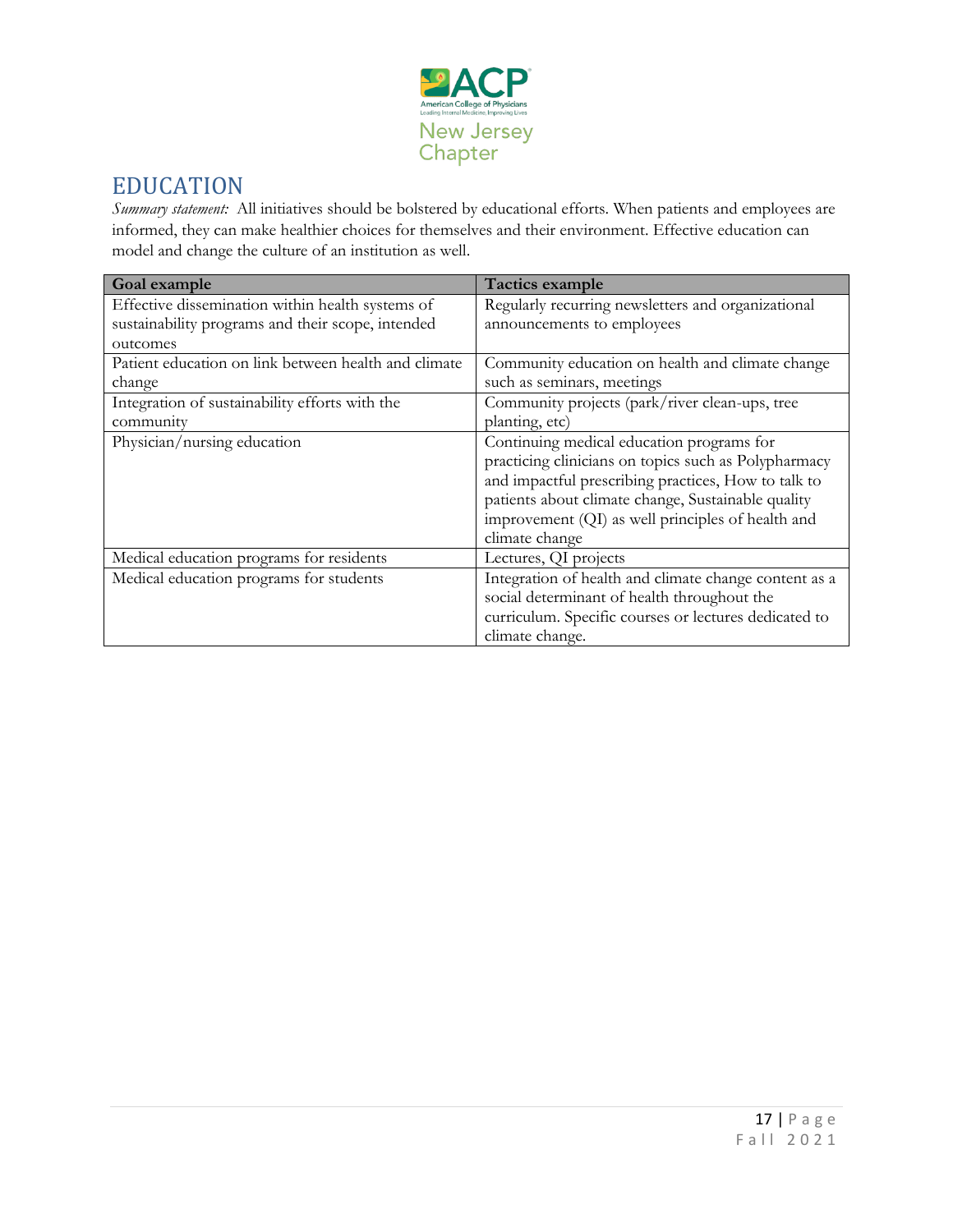

### AGRICULTURE

*Summary statement:* Sourcing food locally encourages economic growth. Offering whole foods promotes healthier lifestyles and preventative practices. Hospitals have significant buying power as they are often one of the community's largest consumers. By purchasing local and regional food, hospitals amplify their healing mission by addressing some root causes of health risks, increasing employee and patient health and satisfaction, and bolstering regional economies to create community resiliency. By purchasing food and beverages that have earned trusted third-party certifications for quality and sustainable practices, hospitals can shift the entire food system toward sustainability, without significant cost increases to total food service spending. By using purchasing power to move away from detrimental food production practices like the overuse of antibiotics in animal agriculture to transform the food supply chain in order to better protect human and environmental health. Diets that embrace plant-based proteins are popular for both health and environmental reasons. One in four consumers are eating less meat and roughly half of younger consumers and one-third of older people already regularly choose plant-based foods instead of meat.

| Goal example                                                       | <b>Tactics example</b>                                                                                                               |
|--------------------------------------------------------------------|--------------------------------------------------------------------------------------------------------------------------------------|
| Set policy to guide the                                            | Sign the Healthy Food in Health Care pledge                                                                                          |
| development of healthy and                                         |                                                                                                                                      |
| sustainable food service                                           |                                                                                                                                      |
| operations.                                                        | Take The Cool Food Pledge - Cool Food. Request a                                                                                     |
| Implement a plant-forward food<br>service program to reduce animal | presentation on taking the Cool Food Pledge. Get an executive                                                                        |
| products served and increase                                       | to sponsor your sign on. Make it an event at your site to help                                                                       |
| plant-forward menu options.                                        | create awareness. Use the Cool Food calculator or join Cool                                                                          |
|                                                                    | Food and we will track your emissions for you.                                                                                       |
| Reduce meat purchased by 10%                                       | Offer Meatless Mondays                                                                                                               |
| annually with a goal of 1.5 ounces                                 |                                                                                                                                      |
| of meat per serving averaged over                                  |                                                                                                                                      |
| all meals                                                          |                                                                                                                                      |
| Increase the percentage of local                                   | Contact your food service distributor and have them share                                                                            |
| and diverse food purchases by 5%                                   | vendors (e.g., farmers, food manufacturers) that are within 250                                                                      |
| annually or achieve the ultimate                                   | miles of your facility. This will help you determine a baseline and                                                                  |
| goal of 20% of the total (dollars).                                | set a target (note that only products with the majority of                                                                           |
|                                                                    | ingredients, less than 50% by weight, grown/raised and                                                                               |
|                                                                    | processed within the 250-mile radius may be considered local).                                                                       |
| Reduce greenhouse gas emissions                                    | Contact your food service distributor and have them share                                                                            |
| from food purchasing by 20% by<br>2030 and track emissions.        | vendors that meet the third party certifications for sustainable<br>foods. This will help you determine a baseline and set a target. |
| Increase the percentage of                                         | Contact food service distributors to establish goals and vet                                                                         |
| sustainable food purchases by 5%                                   | appropriate vendors. Develop an on-campus program, like                                                                              |
| annually or achieve ultimate goal                                  | farmers markets and farm stands, on hospital campuses to                                                                             |
| of 20% of the total $(\$)$ .                                       | provide easy access to healthy, locally grown foods.                                                                                 |
| Increase plant-forward menu                                        | Contact food service distributors to establish a baseline of meat                                                                    |
| options annually to achieve 70%                                    | and poultry that meet the standards for sustainable meat and                                                                         |
| of all entrees being plant-forward                                 | poultry. Determine baseline and set a target. Work with                                                                              |
| by 2030.                                                           | Wellness teams to message healthy dietary options.                                                                                   |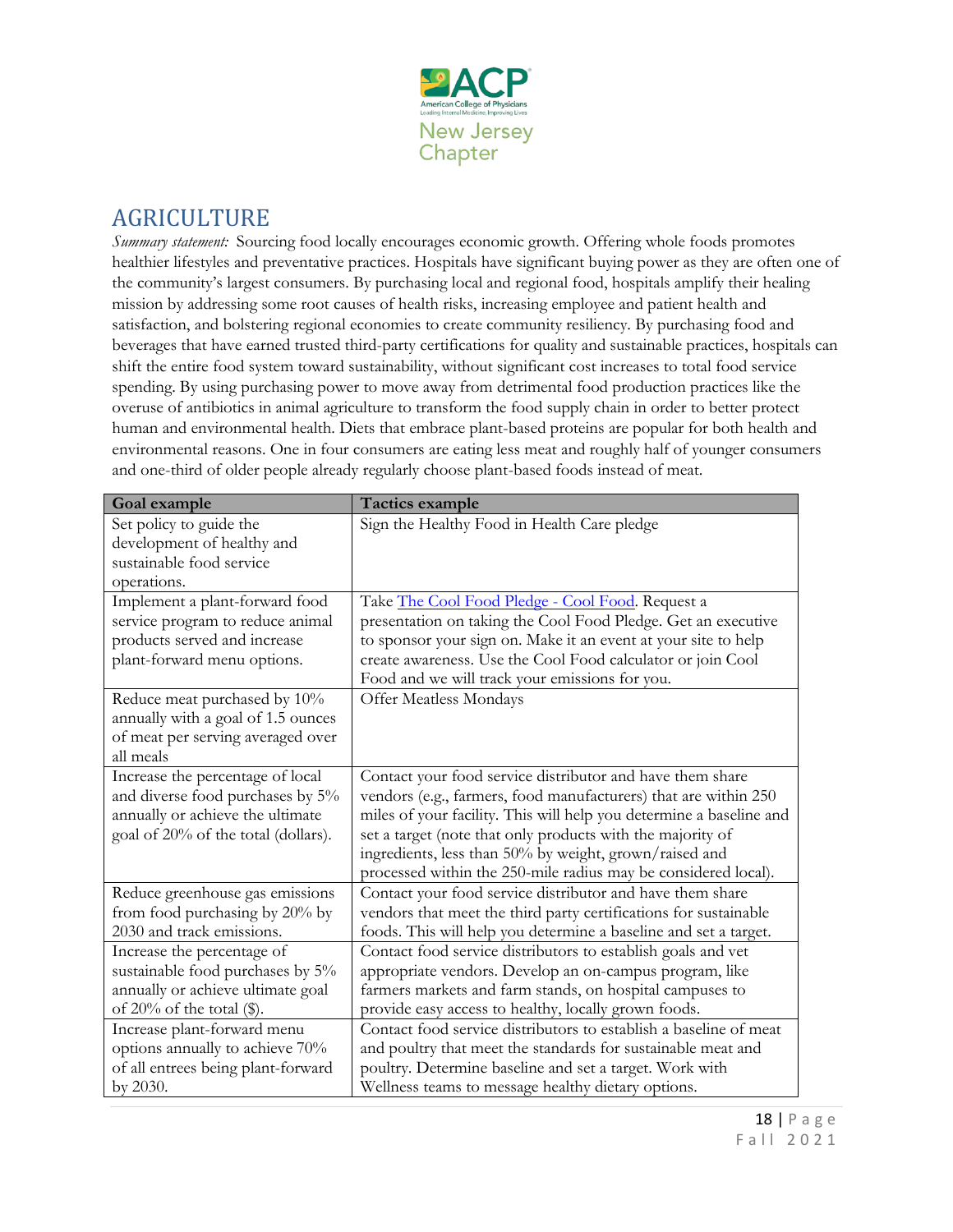

| Increase healthy beverage options  | Eliminate bottled water from patient menus and the cafeteria.                                    |
|------------------------------------|--------------------------------------------------------------------------------------------------|
| by implementing a healthy          |                                                                                                  |
| beverage program.                  |                                                                                                  |
| Increase access to tap or fruit-   | Sell or provide reusable beverage containers at affordable prices                                |
| infused water, milk, tea, coffee,  | in the cafeteria and gift shop and give them away at special                                     |
| etc.                               | events.                                                                                          |
| Reduce sugar-sweetened beverages   | Showcase your culinary creativity in the Health Care Culinary                                    |
| (SSBs) by 100%.                    | Contest. Engage your food team by recruiting a chef in your                                      |
|                                    | organization to participate.                                                                     |
| Increase access to healthy foods   | Change the relative price of healthy compared to unhealthy                                       |
| for the community on campus.       | beverages to make healthy choices more affordable and                                            |
|                                    | desirable.                                                                                       |
| Eliminate 100% of polystyrene      | Develop onsite food gardens and farms to provide produce for                                     |
| (Styrofoam) products in clinical   | food service and for donation to food insecure communities.                                      |
| and non-clinical settings.         | These green spaces can also serve as healing gardens for patients                                |
|                                    | and staff.                                                                                       |
|                                    |                                                                                                  |
|                                    |                                                                                                  |
| Establish a baseline of pounds of  | Engage community benefit programs within nonprofit hospitals                                     |
| food waste landfilled per year and | to work with community partners to address needs and to                                          |
| set a target for reduction with a  | support community level food access programming.                                                 |
| food waste reduction and           |                                                                                                  |
| donation program in alignment      |                                                                                                  |
| with EPA food recovery             |                                                                                                  |
| hierarchy.                         |                                                                                                  |
| Increase investment in local food  | Engage hospital administration to target program-related                                         |
| systems                            | investments that support community food enterprises.                                             |
| Design and implement a food        | Establish community-supported agriculture (CSA) programs to                                      |
| waste reduction, recovery, and     | provide staff with a regular source of food from a local farm.                                   |
| management plan.                   |                                                                                                  |
| Reduce food waste to landfill by   | Use reusable food service ware and choose sustainable food                                       |
| 20% (ReFED goal) from baseline     | service ware options wherever possible.                                                          |
| year.                              |                                                                                                  |
| Scale food purchases and develop   | Reduce food purchases to minimize overages and procure food                                      |
| portion sizes appropriately        | in a responsible way to cut down on the amount of uneaten<br>food that is potentially discarded. |
| Reduce local food insecurity       | Increasing food donations contributes to waste reduction goals                                   |
| through food donations             | but also allows hospitals to reduce food insecurity in the                                       |
|                                    | surrounding community and address one of the major social                                        |
|                                    | determinants of health for the people they serve.                                                |
| Begin composting programs          | Initiate strategies that reuse or recycle food waste, like                                       |
|                                    | composting, animal feeding, or anaerobic food digestion.                                         |
|                                    | Create a shared project between community benefit and food                                       |
|                                    | and nutrition for a shared strategy on food waste reduction,                                     |
|                                    | edible food donation, and composting/digestion for landfill                                      |
|                                    | avoidance.                                                                                       |
|                                    | Collaborate with growers for vegetable "prescriptions" for                                       |
|                                    | patients.                                                                                        |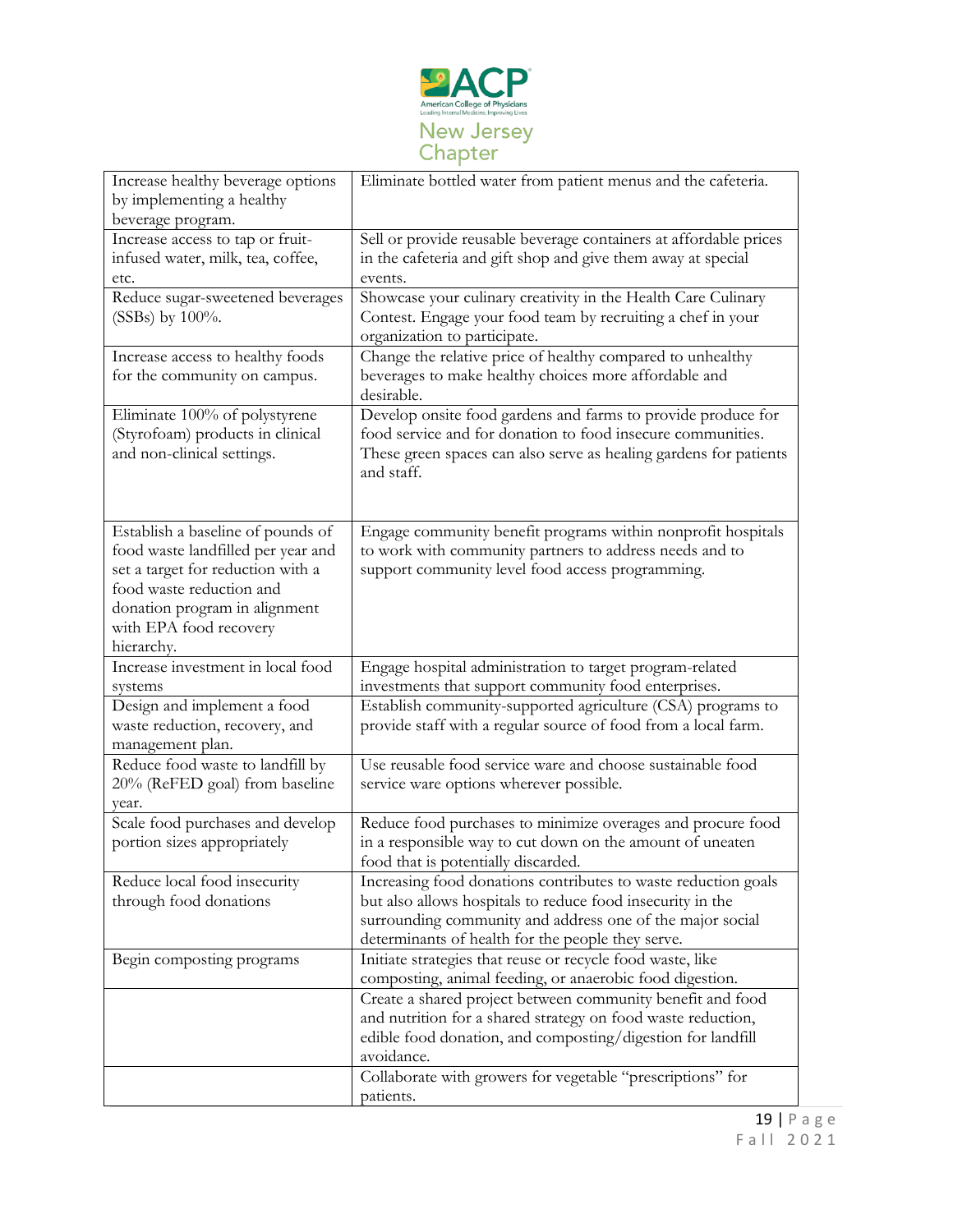

<span id="page-19-0"></span>

| Offer trayless dining (saves 1 quart of water, plus the detergent<br>and energy used for washing.                           |
|-----------------------------------------------------------------------------------------------------------------------------|
| Promote healthy food in vending machines and in cafeteria<br>(salads, smoothies, etc) with less saturated fats.             |
| Install filtered water stations, "spa water," or water bottle filling<br>stations throughout the facility or in cafeterias. |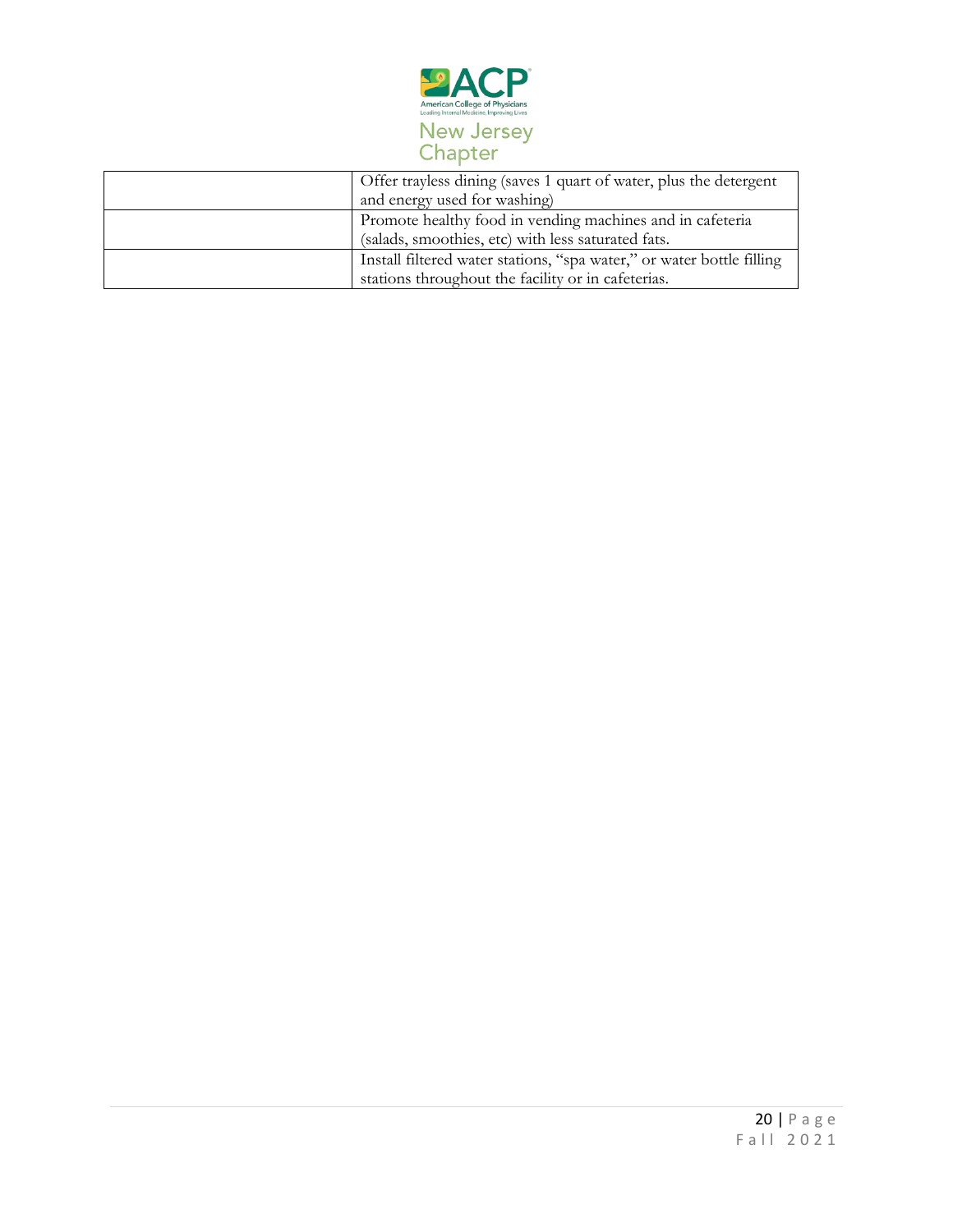

### CHEMICALS

*Summary statement:* Many substances employed in health systems can have unintended negative impacts on people and the environment. For example, polyvinyl chloride (PVC) and di(2-ethylhexyl) phthalate (DEHP) are chemicals that have a negative impact on our environment and human health. The Food and Drug Administration has recommended hospitals limit exposures to DEHP for sensitive populations, especially male neonates and infants. Mercury is toxic to human health, posing a particular threat to the development of the child. Some traditional cleaning products contain ingredients that have been linked to occupational asthma. It is possible for hospitals to maintain optimal infection prevention and control while also reducing staff, patient, and visitor exposure to harmful chemicals present in many traditional hospital cleaners. Antimicrobial ingredients, like triclosan and triclocarban – which are used widely in health care for hand hygiene – have also been shown to pose health risks to long-term users. Evidence shows that many of the chemicals used in these products off-gas, or migrate out, from the finished product and get into the air and dust, exposing employees, patients, and visitors to the chemicals. Health systems can promote less toxic chemical usage and manage disposal effectively.

| Goal example                       | Tactics example                                                   |
|------------------------------------|-------------------------------------------------------------------|
| Eliminate PVC/DEHP from at         | Identify two products that are cost effective to eliminate. Easy  |
| least two of the seven product     | wins are sometimes associated with breast pumps and               |
| lines.                             | accessories and gloves. Work with your purchasing and value       |
|                                    | analysis teams to identify more products.                         |
| Apply for the Making Medicine      | Identify and scan where mercury exists in your hospital. Check    |
| Mmercury-free award. Eliminate     | with pharmacies, facilities (boiler switches), refrigerators, and |
| or reduce mercury from your        | ovens. Identify and make a plan to eliminate mercury. Make sure   |
| hospital's environment.            | you label switches if they exist.                                 |
| Inventory cleaning products and    | Hospitals that have most successfully reduced the impacts of      |
| purchase 90% Green Seal or UL      | harmful cleaning products throughout their facilities look at the |
| ECOLOGO certified cleaning         | full spectrum of cleaning procedures and design comprehensive     |
| products in the following          | cleaning policies that align with hospital goals.                 |
| categories: carpet, window, all    |                                                                   |
| purpose, bathroom, and general     |                                                                   |
| floor care.                        |                                                                   |
| Level 1: Establish baseline and    | Work with your infection control team and purchasing              |
| achieve 80% of hand hygiene        | department to achieve this goal.                                  |
| product spending on products that  |                                                                   |
| do not contain triclosan and       |                                                                   |
| triclocarban.                      |                                                                   |
| Level 2: Establish baseline and    |                                                                   |
| achieve 100% of hand hygiene       |                                                                   |
| product spending on products that  |                                                                   |
| do not contain triclosan and       |                                                                   |
| triclocarban.                      |                                                                   |
| Ensure 30% of the annual volume    | Many hospitals now incorporate Practice Greenhealth's healthy     |
| of furnishings and furniture       | interiors goal into their institutional purchasing policy         |
| purchases (based on cost)          |                                                                   |
| eliminate the use of formaldehyde, |                                                                   |
| perfluorinated compounds, PVC,     |                                                                   |
| antimicrobials, and all flame      |                                                                   |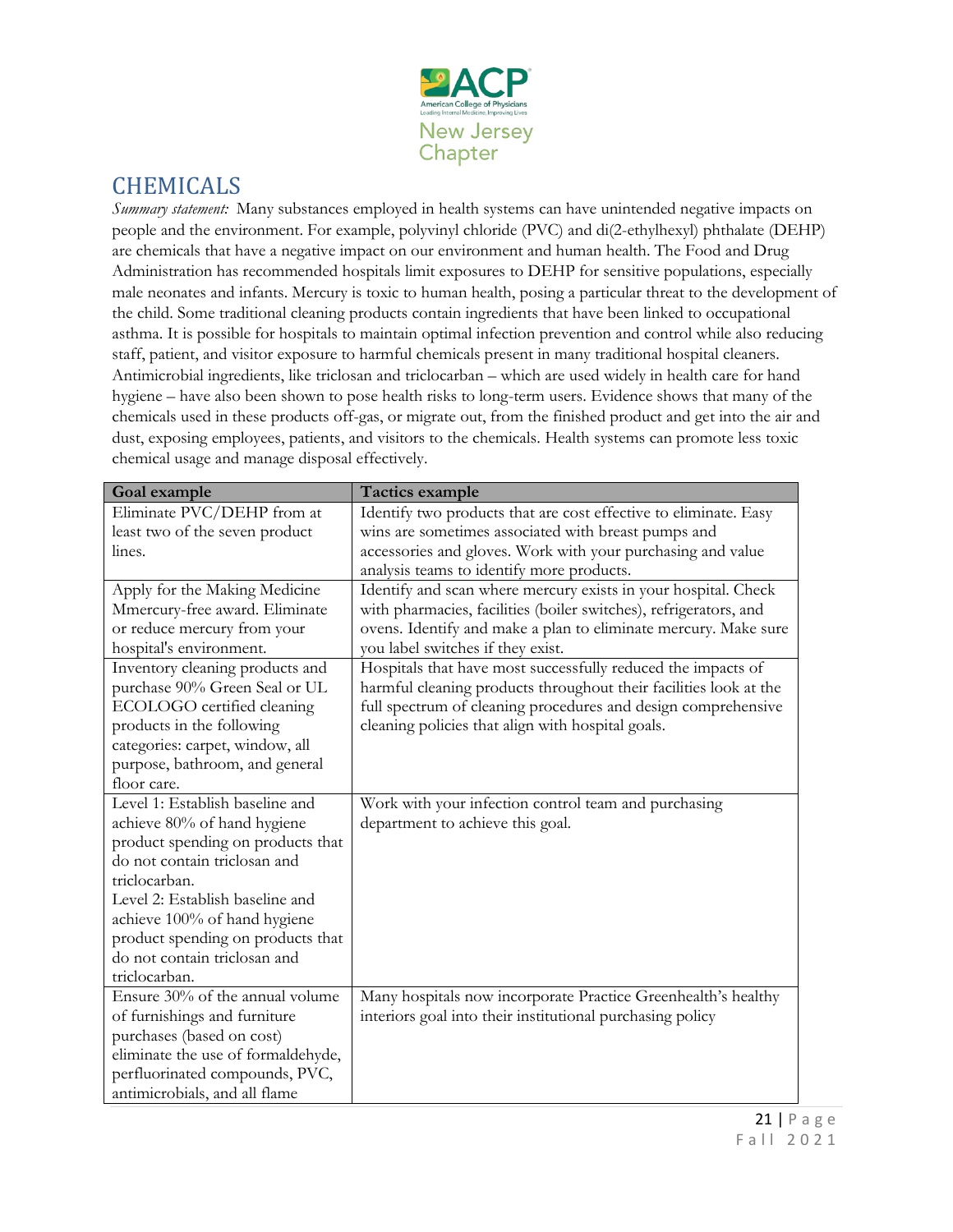

<span id="page-21-0"></span>

| retardants.                       |                                                             |
|-----------------------------------|-------------------------------------------------------------|
| Ensure that at least 25% of       | Indicate to suppliers that sustainable flooring is desired. |
| flooring and carpet installed per |                                                             |
| year meets the healthy flooring   |                                                             |
| silver (equivalent to the         |                                                             |
| Greenhealth Approved seal) or     |                                                             |
| gold level criteria.              |                                                             |
| Integrated pest management        | Use non-toxic pesticides and minimize human exposure.       |
|                                   | Consider non-chemical based treatment modalities.           |
|                                   | Implement and manage a best practice pharmaceutical waste   |
|                                   | management program to minimize waste.                       |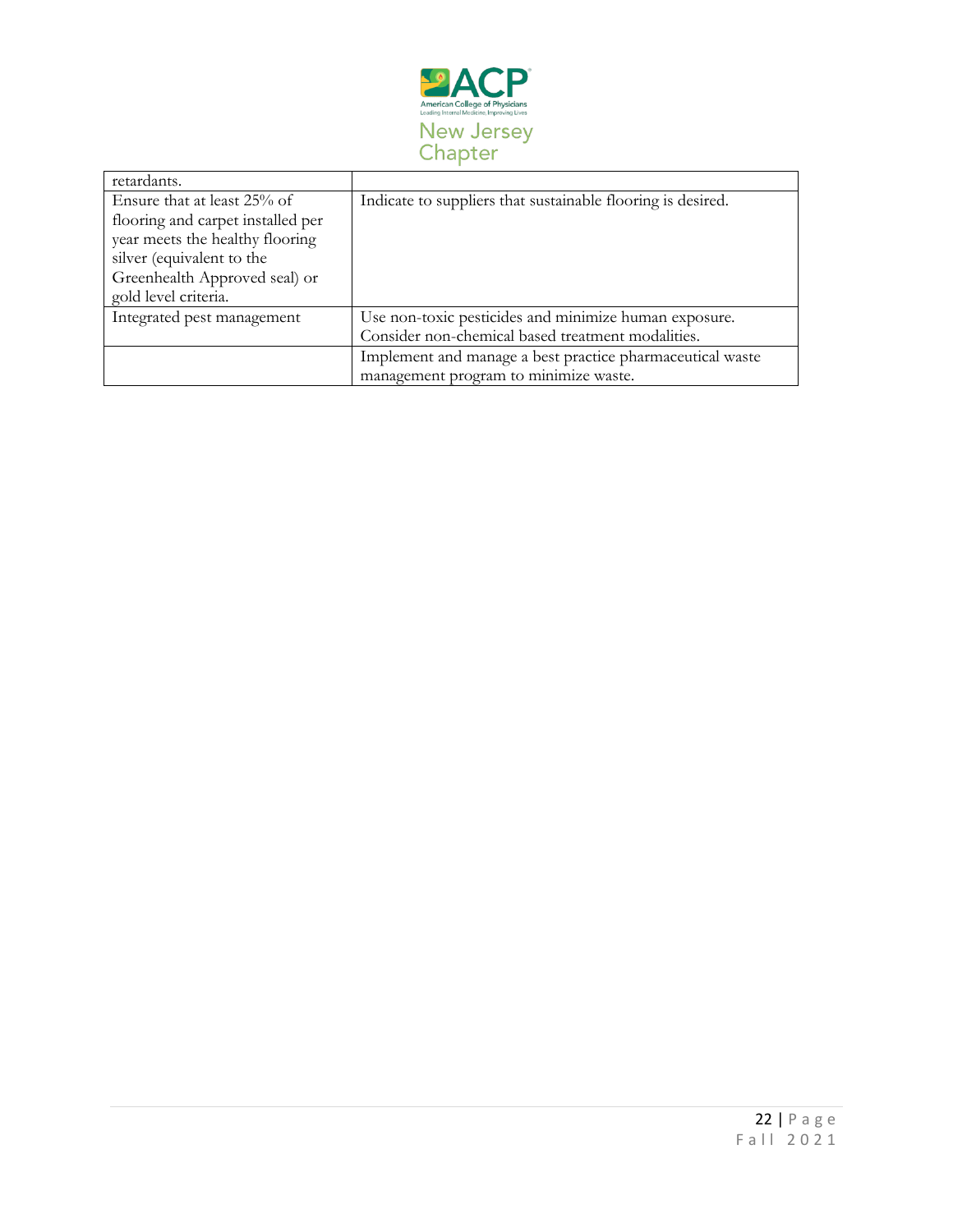

### **CONSTRUCTION**

*Summary statement:* The new construction built today can be expected to be our healthcare setting for the next 50 years. Buildings in NJ must thus be constructed with an eye to the future in terms of resilience as well as energy efficiency. The [Leadership in Energy and Environmental Design \(LEED\)](https://www.usgbc.org/projects?Country=%5B%22United+States%22%5D) building system is the most widely recognized certification system for green buildings. Unfortunately, of NJ's 2270 LEED-certified buildings, only 3 hold full healthcare certification. The average age of a US hospital calculated in Hospital Plant Years has continued to increase with a concomitant decrease in Value Based Purchasing (VBP) Total Performance Scores, including clinical care and patient experience.

| Goal example                                                                                                                                            | <b>Tactics example</b>                                                                                                                                                                                                                                                                                                                                                                                                                                                                                                                                                                     |
|---------------------------------------------------------------------------------------------------------------------------------------------------------|--------------------------------------------------------------------------------------------------------------------------------------------------------------------------------------------------------------------------------------------------------------------------------------------------------------------------------------------------------------------------------------------------------------------------------------------------------------------------------------------------------------------------------------------------------------------------------------------|
| Achieve a recycling rate and/or landfill diversion rate<br>in construction waste of 90% or greater in all<br>renovations and major additions annually.  | Expand recycling programs to partner with vendors<br>that identified construction waste.                                                                                                                                                                                                                                                                                                                                                                                                                                                                                                   |
| Develop organizational design and construction<br>standards to include each aspect of LEED design as<br>highlighted by the U.S. Green Building Council. | Require designers, builders, and contractors to have<br>experience with LEED or other green building rating<br>systems, like Green Globes or WELL Building<br>Certification.                                                                                                                                                                                                                                                                                                                                                                                                               |
| Achieve LEED certification or greater in all new<br>buildings or major renovations.                                                                     | Add language to contract specifications that building<br>contractors will follow LEED requirements and<br>provide documentation.                                                                                                                                                                                                                                                                                                                                                                                                                                                           |
|                                                                                                                                                         | Consciously select flooring, wall coverings, paints,<br>materials, finishes, furniture, or exterior materials that<br>avoid target chemicals of concern. Implement a<br>building and renovation strategy that maximizes<br>daylight for occupants, install water saving measures<br>that will substantially reduce potable water use or<br>reuse non-potable water, integrate design elements<br>that will reduce or reuse water, institute other<br>innovative green design and construction elements,<br>and install energy systems that exceed<br>ANSI/ASHRAE/IESNA Standard 90.1-2013. |
|                                                                                                                                                         | Implement construction standards that avoid<br>chemicals of concerns into the master specifications.                                                                                                                                                                                                                                                                                                                                                                                                                                                                                       |
|                                                                                                                                                         | Audit building and insulation/thermal assessment.                                                                                                                                                                                                                                                                                                                                                                                                                                                                                                                                          |
|                                                                                                                                                         | Install garden and green spaces for building<br>occupants to view or access. Green spaces can<br>include a green living roof (viewing only or public<br>accessible), living green wall, healing garden, or food-<br>producing garden.                                                                                                                                                                                                                                                                                                                                                      |
|                                                                                                                                                         | Decrease mowed lawn space in favor of native<br>landscaping. Increase trees onsite.                                                                                                                                                                                                                                                                                                                                                                                                                                                                                                        |
|                                                                                                                                                         | Use battery-powered landscaping equipment which is<br>quieter and decreases air pollution. Hire a quiet<br>landscaper.                                                                                                                                                                                                                                                                                                                                                                                                                                                                     |
|                                                                                                                                                         | Mow high (3-4") with sharp blade and return                                                                                                                                                                                                                                                                                                                                                                                                                                                                                                                                                |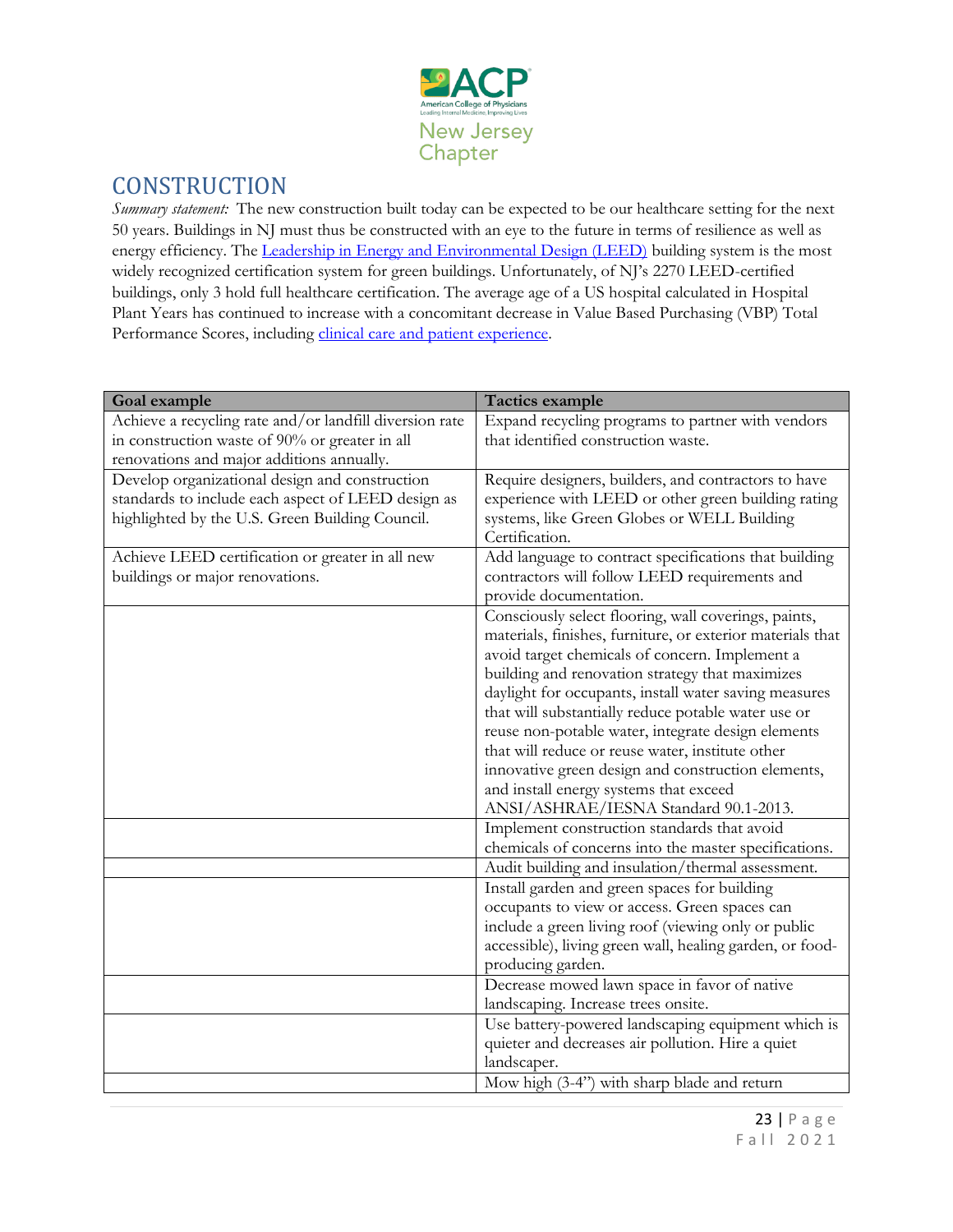

<span id="page-23-0"></span>

| shredded clippings to the lawn                         |
|--------------------------------------------------------|
| Plant native groundcovers, trees, shrubs, or perennial |
| flower beds and those with low water requirements.     |
| Minimize pesticide use.                                |
| Constructions and grounds that are flexible to grow    |
| and adapt to community needs                           |
| Furnishings should be reused, donated, refurbished,    |
| and recycled where possible.                           |
| Minimize patient/staff exposure to chemicals of        |
| construction                                           |
| Use local/regional building material                   |
| Incorporate natural design components like daylight,   |
| natural ventilation and temperature management         |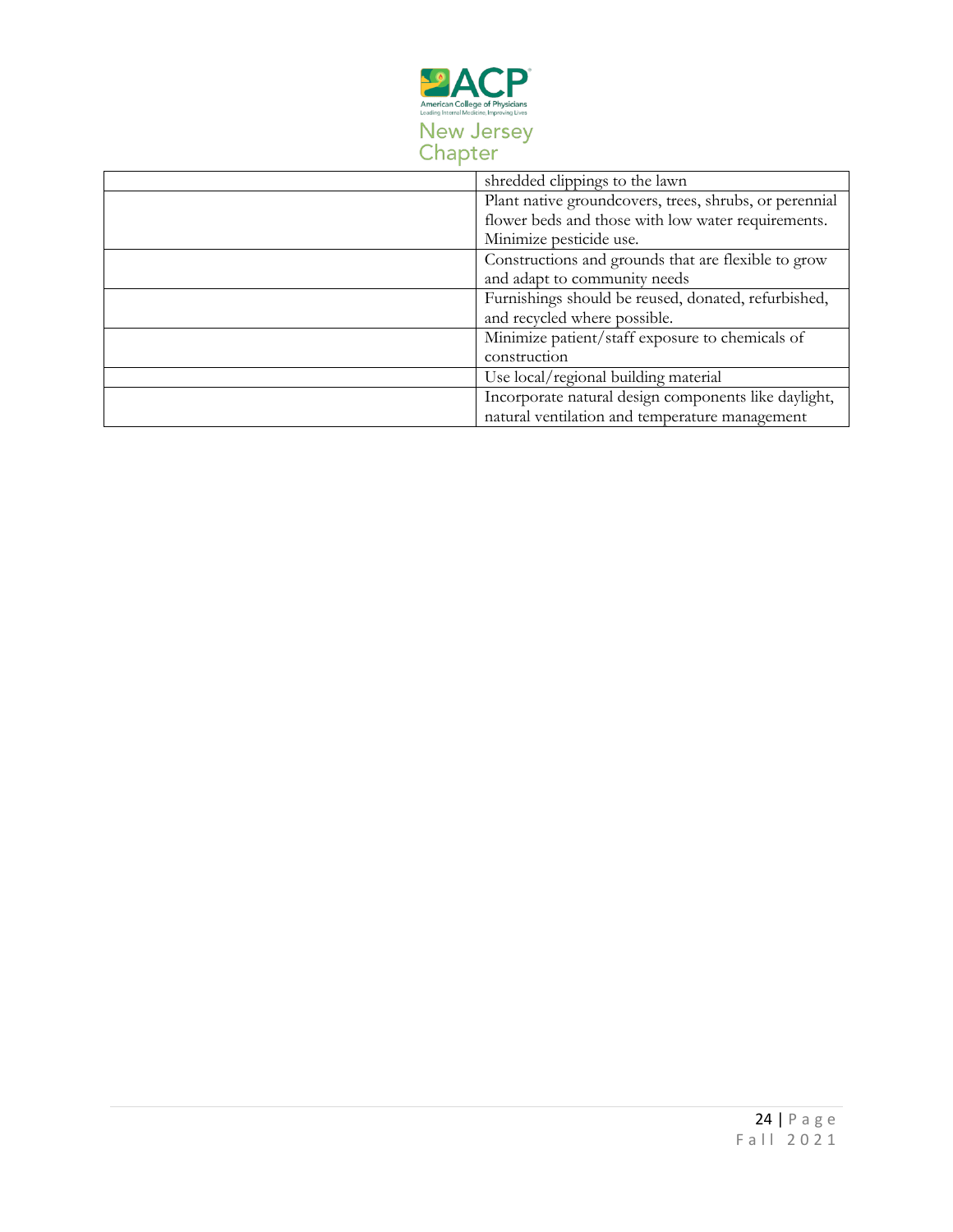

### TRANSPORTATION

*Summary statement:* Transportation is the largest contributor to carbon pollution in NJ which directly causes poor air quality (ozone and particulate matter 2.5) and impacts to climate change. Mobile fuel combustion is the top source of U.S. greenhouse gas emissions. On average, 76% of the U.S. workforce drives alone to work. Emissions from transportation contribute to air pollution, a known public health threat. Increased fuel efficiency reduces distribution costs and environmental emissions. For every hour it idles, an ambulance burns 1.5 gallons of fuel, emits 33 pounds of carbon dioxide, and wears down the engine the equivalent of traveling 35 to 50 miles.

| Goal example                                        | <b>Tactics example</b>                                 |
|-----------------------------------------------------|--------------------------------------------------------|
| Reduce employee single occupancy vehicle (SOV)      | Work with Human Resources Departments to               |
| commute rate by 3% per year from baseline (with a   | incentivize carpooling.                                |
| cumulative goal of 15% reduction in 5 years).       |                                                        |
| Increase the percentage of alternative fuel fleet   | Cut their transportation emissions by effective siting |
| vehicles by 3 to 5% per year from baseline (with a  | (near public transportation infrastructure) of         |
| cumulative goal of 15% increase in 5 years).        | hospitals, encouraging hospital staff and patients to  |
|                                                     | use bicycles, public transportation and carpools, and  |
|                                                     | by purchasing from local suppliers or/and suppliers    |
|                                                     | who use fuel-efficient transportation                  |
| Convert all health system-related vehicles to green | Purchase alternative fuel fleet vehicles               |
| vehicles.                                           |                                                        |
| Promote telehealth.                                 | Offer more telehealth options to patients.             |
|                                                     | Telemedicine has the potential of reducing air         |
|                                                     | pollution, by reducing travel and transportation while |
|                                                     | simultaneously increasing access to care.              |
| Encourage electric vehicles among employees.        | Install electric vehicle charging stations in parking  |
|                                                     | facilities.                                            |
| Achieve an idle-free campus.                        | Implement idle-free practices, protocols, and zones    |
| Increase percentage of EPA SmartWay partners to     | SmartWay   US EPA                                      |
| $>80\%$ .                                           |                                                        |
| Decrease air travel by 70%.                         | Encourage and incentivize virtual meeting              |
|                                                     | participation                                          |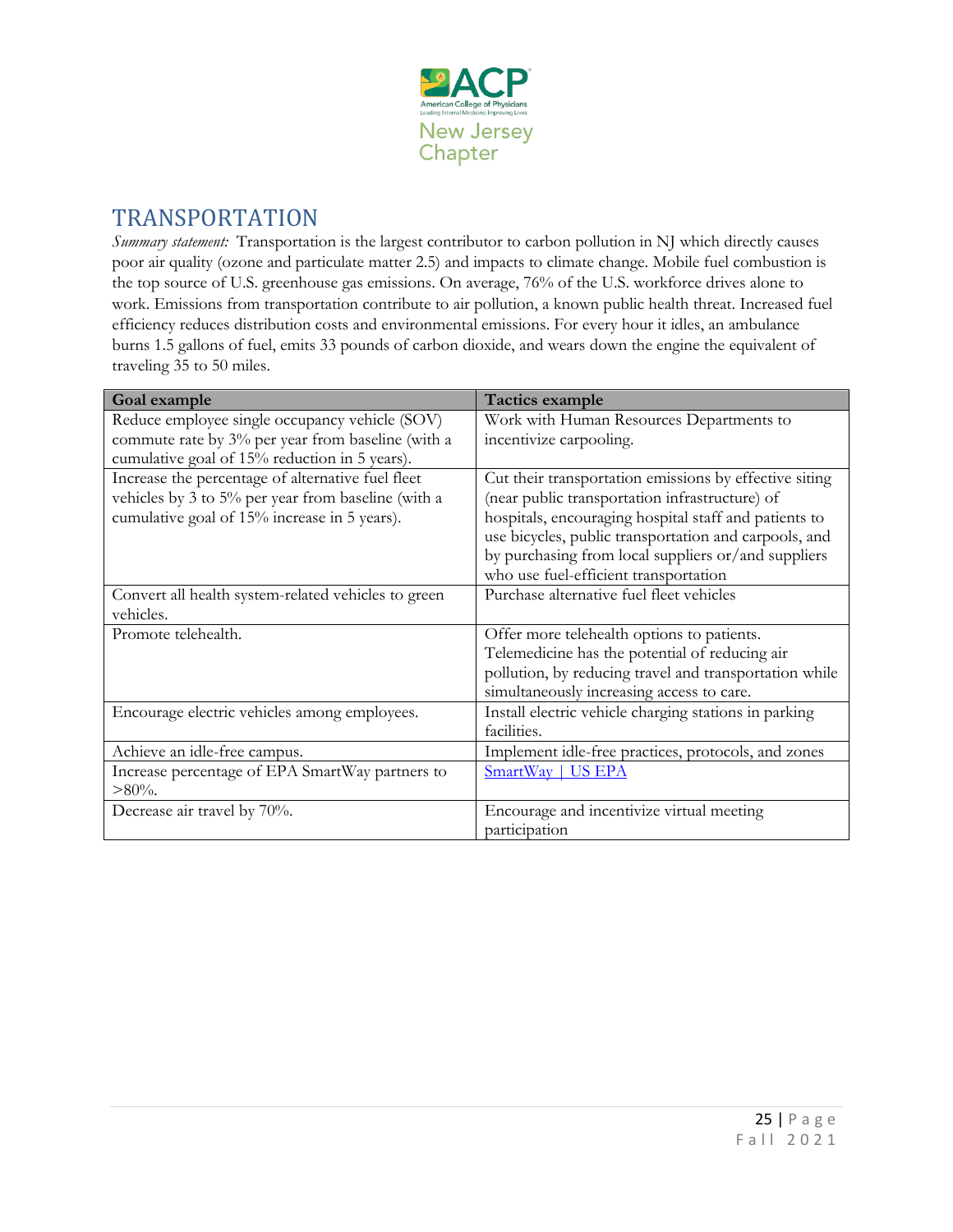

### <span id="page-25-0"></span>INFRASTRUCTURE RESILIENCY

.

*Summary statement:* Health system resilience is the ability to maintain optimal system performance in times of adversity/crises. However, achieving resilience requires constant balancing of alignment, collaboration, adaptation and transformation of supply, demand, and contextual factors within and outside of the system. Extreme weather events and climate change have taxed the ability to deliver care in times of crisis as has the COVID-19 pandemic which too has roots in climate pressures and the increasing proximity of humans to animals usually kept separate. Shocks to the healthcare infrastructure can be large and complex, such as infectious diseases, natural disasters, and refugee influx, or can be slower onset, such as shifting demographics, droughts, urbanization, and migration. Any expected or unexpected shock will further deteriorate the health system's existing performance. The fragility of a health system also results from supplyand demand-side factors. The supply factors include weak management of or poor planning for availability of medicines or supplies, or poor distribution of human and financial resources to match population health needs. Demand factors imply that people perceive the utility of services and trust them to change their healthseeking behaviors. Health system resilience should be fostered by paying continuous attention to supply, demand, and contextual factors and their interdependencies and linkages. (17)

There must be a paradigm shift away from focusing on acute, sudden onset shocks toward building capacity to address regular disruptions. Implementing this paradigm shift in resilience requires:

• Moving away from a narrow conception of resilience as a collection of capacities that are needed to keep systems' performance at its routine level during sporadic emergencies.

• Recognizing that resilience is inherent in how the system is organized to perform through alignment and collaboration among the supply, demand, and contextual factors and emerges to maintain its performance when systems are hit by expected or unexpected crises.

• Acknowledging that fostering resilience requires programs to emphasize better collaboration and alignment among supply, demand, and contextual factors.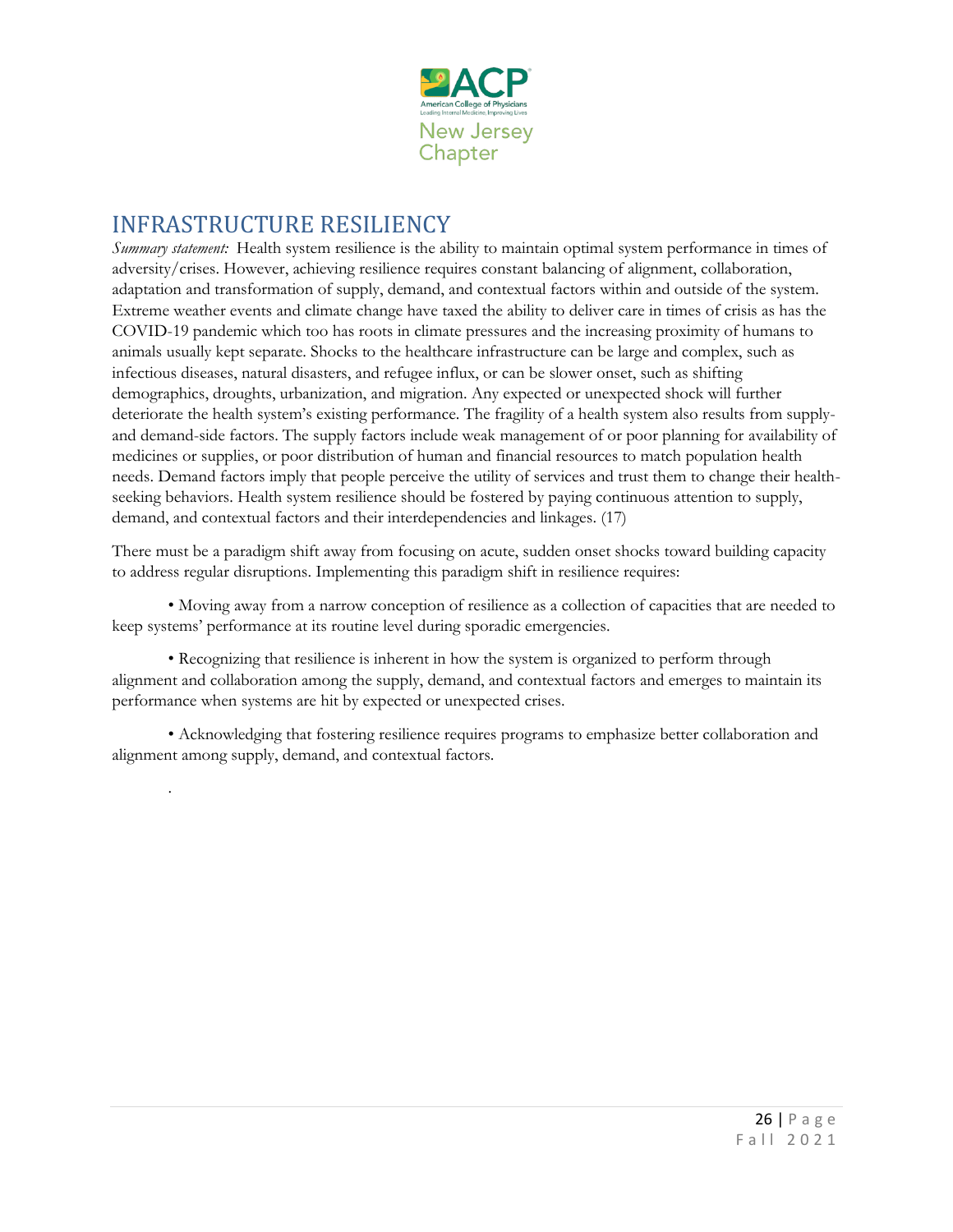

| Goal example                                            | Tactics example                                       |
|---------------------------------------------------------|-------------------------------------------------------|
| Health system resilience cannot be achieved in silos.   | Adopt a multi-sectoral approach that encourages       |
|                                                         | engagement of the public and private sectors, faith-  |
|                                                         | based organizations, and civil society plus working   |
|                                                         | with non-health sectors, such as agriculture,         |
|                                                         | environment, education, and security.                 |
| Strengthen community and regional ties.                 | Cultivate linkages with nongovernmental               |
|                                                         | organizations and the private sector with experience  |
|                                                         | and expertise in providing basic services during      |
|                                                         | shocks.                                               |
| Planning for shocks should be incorporated into         | Develop resiliency teams and build disaster-          |
| activities now.                                         | preparedness into current decision-making processes.  |
|                                                         | Build in intentional redundancy to create resilient   |
|                                                         | systems.                                              |
| Evaluations of health system resilience should          | Track and measure resilience to generate evidence     |
| include the intersection of pressures on supply and     | and design better programs. Conduct simulations of    |
| demand as well as unique regional contexts.             | various disasters to assess areas of vulnerability.   |
| A strong and resilient health system must start by      | Community outreach from the health system, clear      |
| building trust with the population in that system.      | messaging, and integrated activities with the         |
|                                                         | community can build trust.                            |
| Cultural shifts are needed so that people throughout    | Reward innovation among teams and individuals         |
| an organization take ownership to make changes and      | Foster an understanding of interdependence among      |
| respond to unexpected and routine work crises to        | healthcare professionals and others within the        |
| cultivate health system resilience.                     | system.                                               |
|                                                         | Clearly and transparently communicate goals and       |
|                                                         | initiatives.                                          |
| Involve staff in emergency programming.                 | Run disaster drills.                                  |
| Evaluate current systems according to a Plan-Do-        | Integrate resiliency and emergency-preparedness       |
| Study-Act (PDSA) model.                                 | efforts with performance/quality improvement          |
|                                                         | initiatives.                                          |
| Apply evidence-based strategies for community           | COPEWELL model from CDC Current Research              |
| resiliency.                                             | CDC has been used to predict resilience after a       |
|                                                         | disaster in all 3,100+ counties in the United States. |
| Ensure an adaptable, integrated, interoperable,         | Assess the HIS via the Stages of Continuous           |
| functional, and comprehensive Health Information        | Improvement (SOCI) tool developed by MEASURE          |
| System (HIS).                                           | Evaluation                                            |
| Have an evaluation lens that is larger than the project | Human Systems Strengthening - Monitoring,             |
| you are evaluating.                                     | Evaluation, & Learning (HSS MEL) guide document       |
|                                                         | (measureevaluation.org)                               |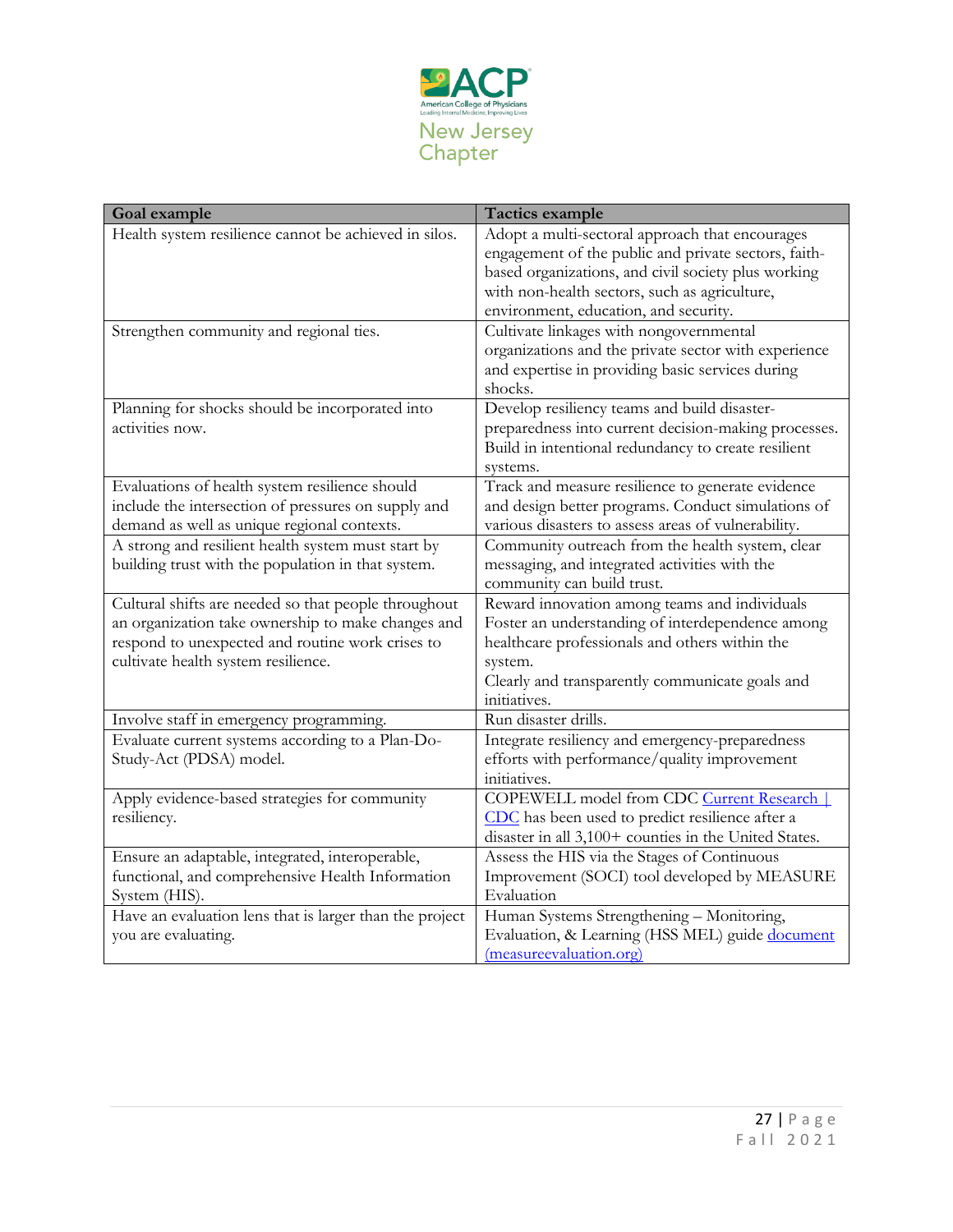



Adapted from Jonathan Links, a medical physicist from University of California, Berkeley. (18)



Adapted from Margaret Kruk, associate professor, Harvard University. (18) From Fragile to Resilient Health Systems-Meeting Report TR-19-362.pdf (usaid.gov)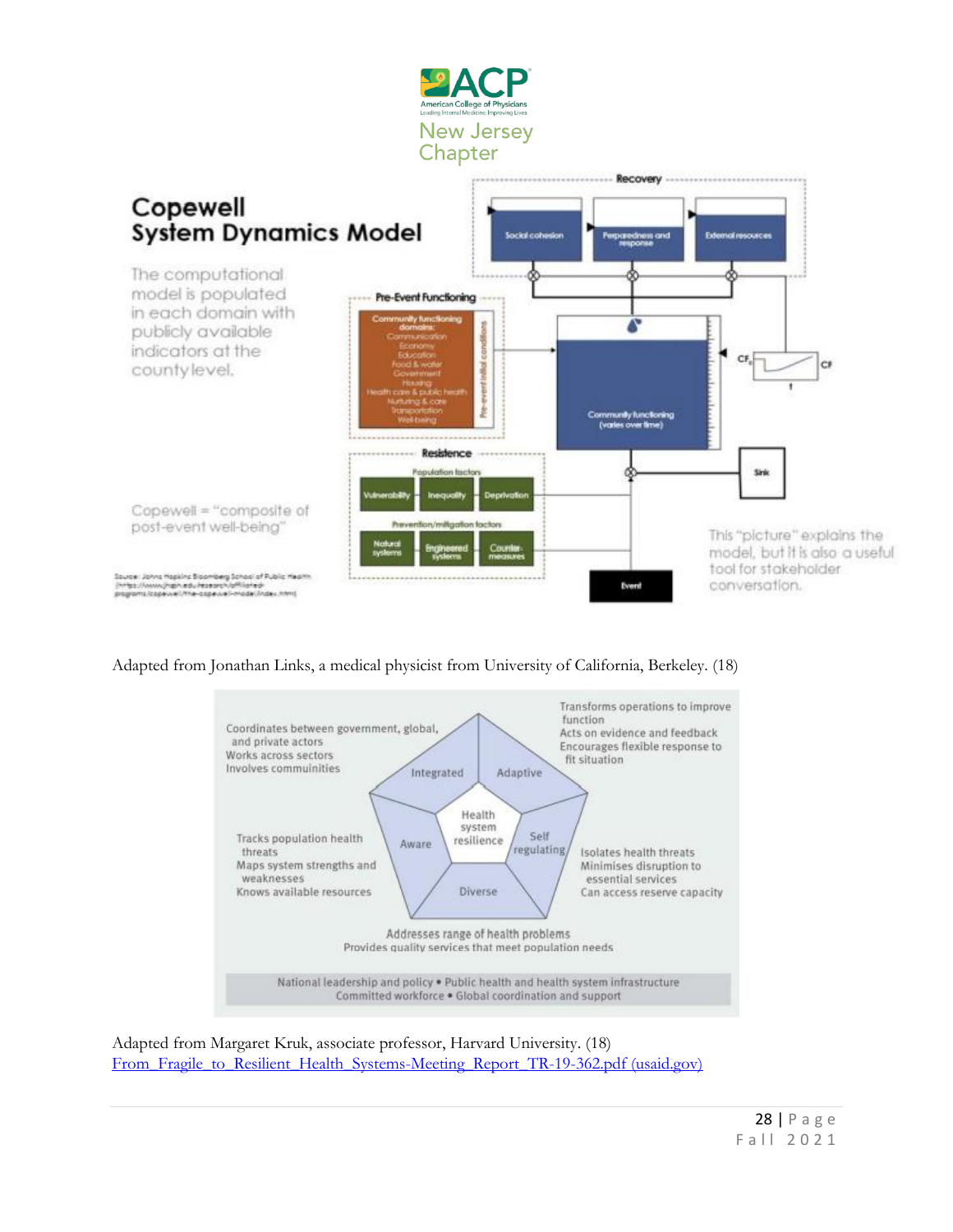

## <span id="page-28-0"></span>References:

- 1. Senate Democrats' Special Committee, The Case for Climate Action: Building A Clean Economy For The American People, [SCCC\\_Climate\\_Crisis\\_Report.pdf \(senate.gov\),](https://www.schatz.senate.gov/imo/media/doc/SCCC_Climate_Crisis_Report.pdf) p.147. Accessed September 12, 2021.
- 2. Eckelman, Huang, Lagasse, Senay, Dubrow, and Sherman, Health Care Pollution and Public Health Damage in the United States: An Update [Health Care Pollution And Public Health Damage In The](https://www.healthaffairs.org/doi/full/10.1377/hlthaff.2020.01247)  [United States: An Update | Health Affairs,](https://www.healthaffairs.org/doi/full/10.1377/hlthaff.2020.01247) December 2020. Accessed September 12, 2021.
- 3. Eckelman and Sherman, Environmental Impacts of the U.S. Health Care System and Effects on Public Health Environmental Impacts of the U.S. Health Care System and Effects on Public Health [\(plos.org\),](https://journals.plos.org/plosone/article?id=10.1371/journal.pone.0157014) June 2016. Accessed September 12, 2021.
- 4. Institute for Healthcare Improvement. (Undated) *The IHI Triple Aim.* Retrieved from <http://www.ihi.org/Engage/Initiatives/TripeAim/Pages/default.aspx>
- 5. Strategies for Quality Care. [Quadruple Aim | Strategies for Quality Care](https://www.strategiesforqualitycare.com/quadruple-aim/overview) Accessed September 8, 2021.
- 6. American Hospital Association. (2011) *Hospitals and care systems of the future.* Retrieved from <http://www.aha.org/about/org/hostpials-care-systems-future.shtml>
- 7. ENERGY STAR. (Undated). *Healthcare: An overview of energy use and energy efficiency opportunities.*  Retrieved from [http://www.energystar.gov/ia/business/challenge/learn\\_more/Healthcare.pdf](http://www.energystar.gov/ia/business/challenge/learn_more/Healthcare.pdf)
- 8. American Society of Healthcare Engineering. (2014) Retrieved from [ashe-sustainability-report-](file:///C:/Users/cerceo-elizabeth/AppData/Local/Microsoft/Windows/INetCache/Content.Outlook/JU6Q7XD9/ashe-sustainability-report-FINAL.pdf)[FINAL.pdf](file:///C:/Users/cerceo-elizabeth/AppData/Local/Microsoft/Windows/INetCache/Content.Outlook/JU6Q7XD9/ashe-sustainability-report-FINAL.pdf)
- 9. Environmental Protection Agency's ENERGY STAR Portfolio Manager. [http://portfoliomanager.energystar.gov.](http://portfoliomanager.energystar.gov/) Accessed September 12, 2021.
- 10. AHA's Sustainability Roadmap for Hospitals website ([www.sustainabilityroadmap.org\)](http://www.sustainabilityroadmap.org/)
- 11. American Society for Healthcare Engineering. (Undated) *Energy to Care*. [www.energytocare.com](http://www.energytocare.com/) Accessed August 3, 2021.
- 12. Practice Greenhealth [Homepage | Practice Greenhealth](https://practicegreenhealth.org/) Accessed August 3, 2021.
- 13. [My Green Doctor](https://mygreendoctor.org/) My Green Doctor (2020) Accessed August 3, 2021.
- 14. Canadian Association of Physicians for the Environment Climate Change Toolkit. (2019) https://cape.ca/category/ climate-health-and-policy/climate-change-toolkit/. Accessed August 3, 2021.
- 15. American College of Physicians, Advocacy in Action, Climate Change Toolkit. (2020) https://www. acponline.org/advocacy/advocacy-in-action/climate-change-toolkit Accessed August 3, 2021.
- 16. Centre for Sustainable Healthcare. (2020) [Centre for Sustainable Healthcare |](https://sustainablehealthcare.org.uk/) Accessed August 3, 2021.
- 17. From Fragile to Resilient Health Systems-Meeting Report TR-19-362.pdf (usaid.gov). Accessed September, 12, 2021.
- 18. Links, J., Schwartz, B.S., Lin, S., Kanarek, N., Mitrani-Reiser, J., Sell, T.K., … Kendra J.M. (2017) COPEWELL: A Conceptual Framework and System Dynamics Model for Predicting Community Functioning and Resilience After Disasters. Disaster Medicine and Public Health Preparedness 12(1):127-137. Retrieved from https://www.ncbi.nlm.nih.gov/pubmed/28633681.
- 19. Kruk, M., Myers, M., Varpilah, S.T., Dahn, B.T. (2015, May). What is a resilient health system? Lessons from Ebola. The Lancet Viewpoint. 385(9980), 1910-1912. Retrieved from https://www.thelancet.com/action/showPdf?pii=S0140- 6736%2815%2960755-3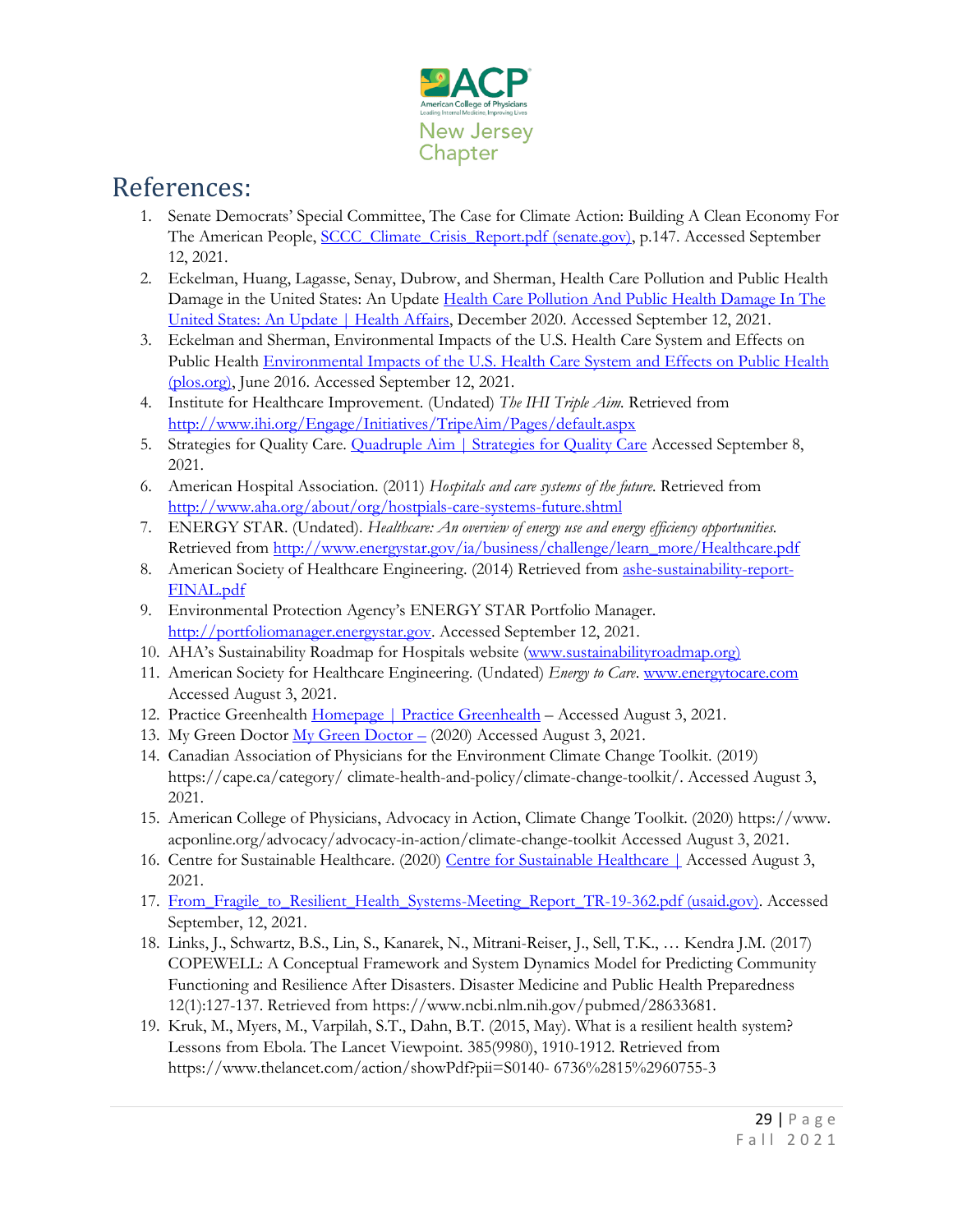

# <span id="page-29-0"></span>Appendix A

**– Adapted from ASHE's Sustainability Report**

## <span id="page-29-1"></span>Benchmarking Tools and Other Sustainability Resources

Several resources are available to track this data over time, including the Environmental Protection Agency's ENERGY STAR Portfolio Manager. (9) More information can be found on the AHA's Sustainability Roadmap for Hospitals website [\(www.sustainabilityroadmap.org\)](http://www.sustainabilityroadmap.org/), an online resource that includes detailed material tailored specifically to hospital and care system needs (10) and from the American Society for Healthcare Engineering's program, Energy to Care to help hospitals track energy consumption [\(www.energytocare.com\)](http://www.energytocare.com/). (11) Practice Greenhealth is a leading organization focused on health systems sustainability. (12) Additional resources can help guide individual practices. (13-16)

**Portfolio Manager:** Facility managers and others use the Environmental Protection Agency's ENERGY STAR Portfolio Manager online benchmarking tool to securely track energy and water use over time. Access the tool and get more information at [http://portfoliomanager.energystar.gov.](http://portfoliomanager.energystar.gov/)

**Energy to Care program:** The free Energy to Care program helps hospitals track energy consumption and rewards progress. Participating hospitals track their energy use through the Portfolio Manager online benchmarking tool and can visualize energy trends using a robust dashboard. In addition to gaining recognition for reducing energy use, hospitals can participate in challenges that add friendly competition to the mix. Hospitals can compete against other facilities in their health systems, states or regions. The program is coordinated by the American Society for Healthcare Engineering. Information is available at [www.energytocare.com.](http://www.energytocare.com/)

**Sustainability Roadmap for Hospitals:** The Sustainability Roadmap website—accessible at [www.sustainabilityroadmap.org](http://www.sustainabilityroadmap.org/) —shows hospitals how to implement real-world sustainability projects that can enhance their existing efforts and give them a platform for sharing successes with other facilities. The website features search functions, how-to guides, tools, case studies and other technical resources. The roadmap was created by three personal membership groups of the American Hospital Association: the American Society for Healthcare Engineering (ASHE), the Association for the Healthcare Environment (AHE) and the Association for Healthcare Resource & Materials Management (AHRMM).

**Energy University**: Energy University, a vendor-neutral, e-learning program from Schneider Electric, offers online courses to facility managers and others involved in operations and maintenance of facilities. Members of the American Society for Healthcare Engineering can access these tools for free. Visit [www.ashe.org/energyuniversity](http://www.ashe.org/energyuniversity) for more information.

**ASHE commissioning publications:** Commissioning hospital facilities is a more complex process than commissioning other types of buildings because of the unique and complex systems and equipment found in health care facilities. However, one set of commissioning guidelines is specifically tailored to health care facilities. The Health Facility Commissioning Guidelines book outlines the process of commissioning health care facilities. An accompanying Health Facility Commissioning Handbook includes step-by-step instructions on how to implement the Guidelines. Access both at [www.ashestore.com.](http://www.ashestore.com/) **ASHE, AHE, AHRMM membership:** Facility managers and others involved in environmental sustainability can have free access to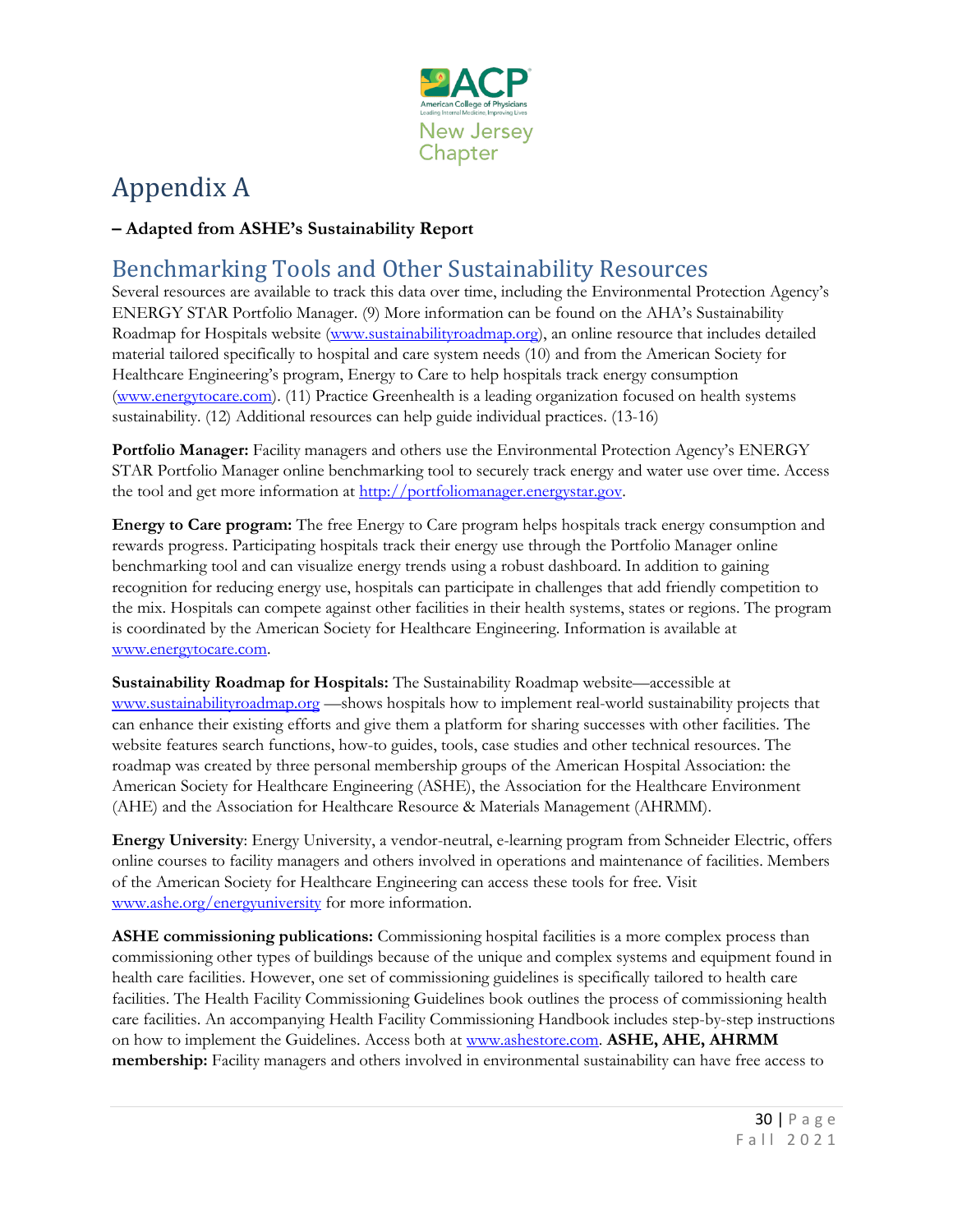

valuable resources and tools by becoming members of one of three personal membership groups of the American Hospital Association.

- The American Society for Healthcare Engineering (ASHE) has more than 11,000 members who rely on ASHE as a key source of professional development, industry information, and advocacy, including representation on issues that affect their work in the physical health care environment. [www.ashe.org](http://www.ashe.org/)
- The Association for the Healthcare Environment (AHE) represents, defines, and advances the work of professionals responsible for care of the patient environment to ensure quality patient outcomes and healthy communities. AHE serves more than 2,000 members and provides education, networking and recognition for personal and professional achievements as well as collaboration with the AHA on public policy and advocacy issues related to the health care environment. www.ahe.org
- The Association for Healthcare Resource & Materials Management (AHRMM) is the leading national association for executives in the health care resource and supply chain profession. 29 Environmental Sustainability in Hospitals: The Value of Efficiency AHRMM serves more than 4,200 active members. Founded in 1951, AHRMM prepares its members to contribute to the field and advance the profession through networking, education, recognition, and advocacy. [www.ahrmm.org](http://www.ahrmm.org/)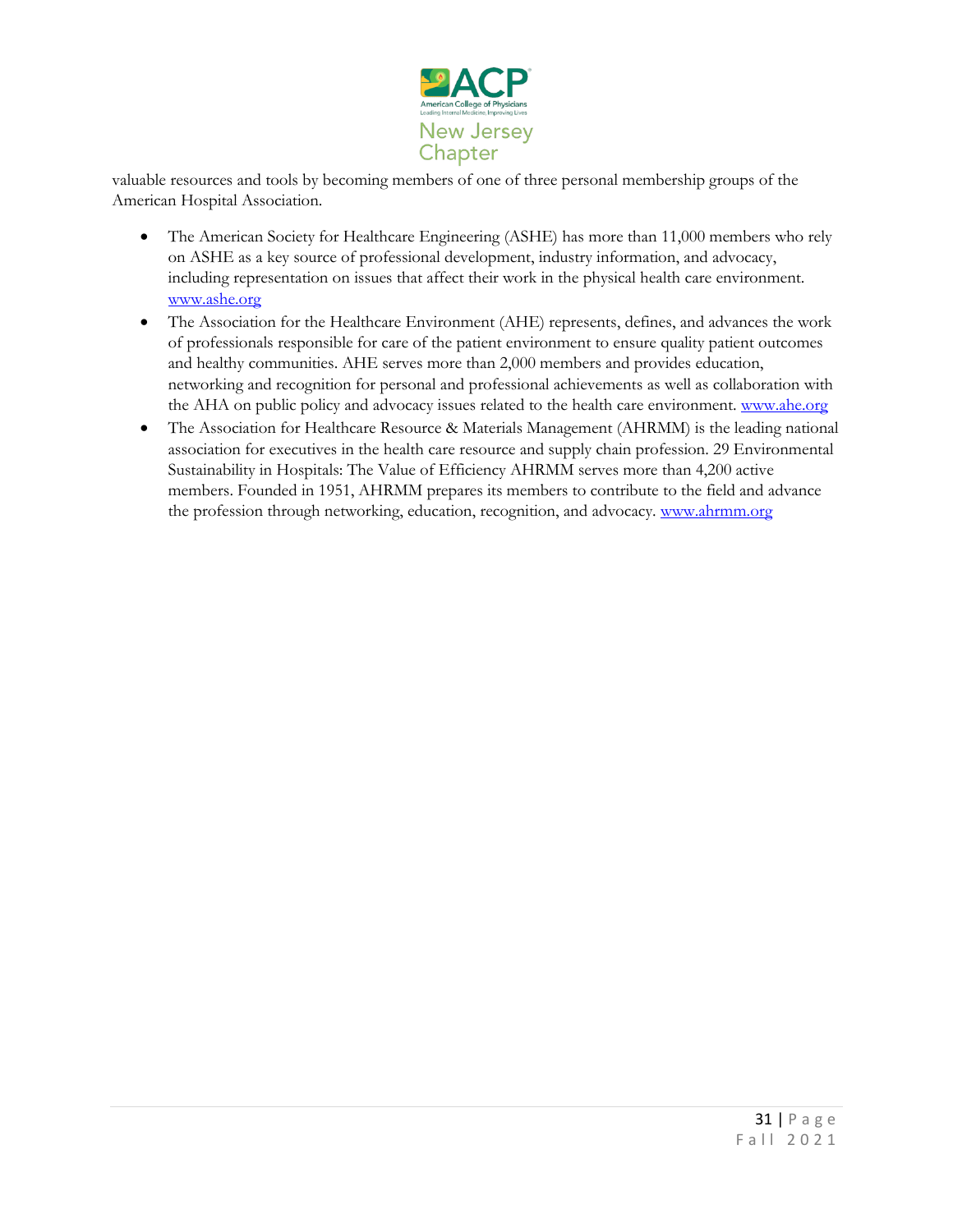

# Appendix B

## Examples of Healthcare Sustainability Innovation in the US

The following details the many innovative ways other health systems across the country have been implementing environmentally-conscious programs in their institutions. These efforts also resonate with patients who have choice as consumers in which health systems they want engage with for care. They also increase employee engagement as they show that health systems care for them as persons as well.

#### **Using renewable energy**

More than half of health care's carbon footprint comes from energy use, according to the HCWH report, which recommends a "transition to clean, renewable energy and transportation." That shift is already underway at many hospitals. The University of Vermont Medical Center began generating electricity via a [solar array on its rooftop](https://encorerenewableenergy.com/encore-renewable-energy-announces-completion-of-uvm-medical-center-solar-rooftop/) in December 2018 and participates in the Vermont Gas Renewable Natural Gas Program, which captures methane from a landfill in Quebec, Canada. The Boston Medical Center (BMC) [buys electricity](https://www.shsmd.org/system/files/2018-06/2018-value-initiative-case-study-boston-medical-center.pdf) from Summit Farms, a 650-acre, 255,000-panel solar farm in North Carolina. Each year, BMC eliminates 119,500 metric tons of carbon dioxide emissions (which is like removing 25,250 cars from the highway).

With a mandate to be carbon neutral by 2025, the University of California, San Diego's (UCSD) two medical centers are working to reduce energy use and find renewable options. The university will prohibit new buildings from using fossil fuels after 2020 — a significant challenge as UCSD prepares to rebuild its Hillcrest Medical Center. The medical centers buy some sustainable energy from the University of California, which generates onsite alternative energy on its campuses, but eventually their sustainability officer has plans to generate their own. This comes with the understanding that, as energy prices continue to go up, there will be a better ROI for systems to invest in more distributed renewable energy onsite.

#### **Energy efficiency**

The Environmental Protection Agency has ranked inpatient health care as the second largest commercial energy user in the United States. To change that, medical centers like University of Wisconsin Health in Madison, Wisconsin, have taken a variety of energy-saving steps, [such as using lighting controls and LEDs,](https://betterbuildingssolutioncenter.energy.gov/beat-blog/uw-health-reaches-exceeds-better-buildings-challenge-goal)  [installing high-efficiency equipment, and adding HVAC occupancy sensors and demand-reduction strategies.](https://betterbuildingssolutioncenter.energy.gov/beat-blog/uw-health-reaches-exceeds-better-buildings-challenge-goal) Many facilities, like the University Hospitals Ahuja Medical Center in Beachwood, Ohio, use natural light to reduce energy (Ahuja also has a white roof, which absorbs less heat). There can be simpler initiatives like turning off TVs in waiting rooms if no one is watching it.

Energy improvements can be expensive, but the savings can be impressive. BMC's energy-saving measures have reduced operating costs by about \$25 million. The Cleveland Clinic, which has 15 LEED certified buildings, has reduced its [energy use intensity](https://www.energystar.gov/buildings/facility-owners-and-managers/existing-buildings/use-portfolio-manager/understand-metrics/what-energy) (energy per square foot) by 19%, which has led to \$50 million in savings.

To finance investments in energy efficiency, the Cleveland Clinic established a \$7.5 million [Green Fund](https://my.clevelandclinic.org/about/community/healthy-environment/sustainability-global-citizenship/environment/energy-conservation#green-fund-tab) in 2016. As money is used for various projects, the savings are reinvested in the fund. Initiatives have included an [LED retrofit](https://betterbuildingssolutioncenter.energy.gov/sites/default/files/attachments/ILC_Cleveland_Clinic_0.pdf) that has reduced electric consumption by 28.6 million kilowatts per year (an annual savings of \$2 million), programmed systems that shut off lights in unoccupied areas (lighting accounts for 16% of the clinic's total energy use), and more efficient chillers. About one-third of the savings have come from operating room (OR) improvements.

Money is saved with no compromise of clinical care by decreasing the number of air exchanges in the OR from 25 to 20, "The most energy-intense part of hospital operations is the operating room," says Jon Utech,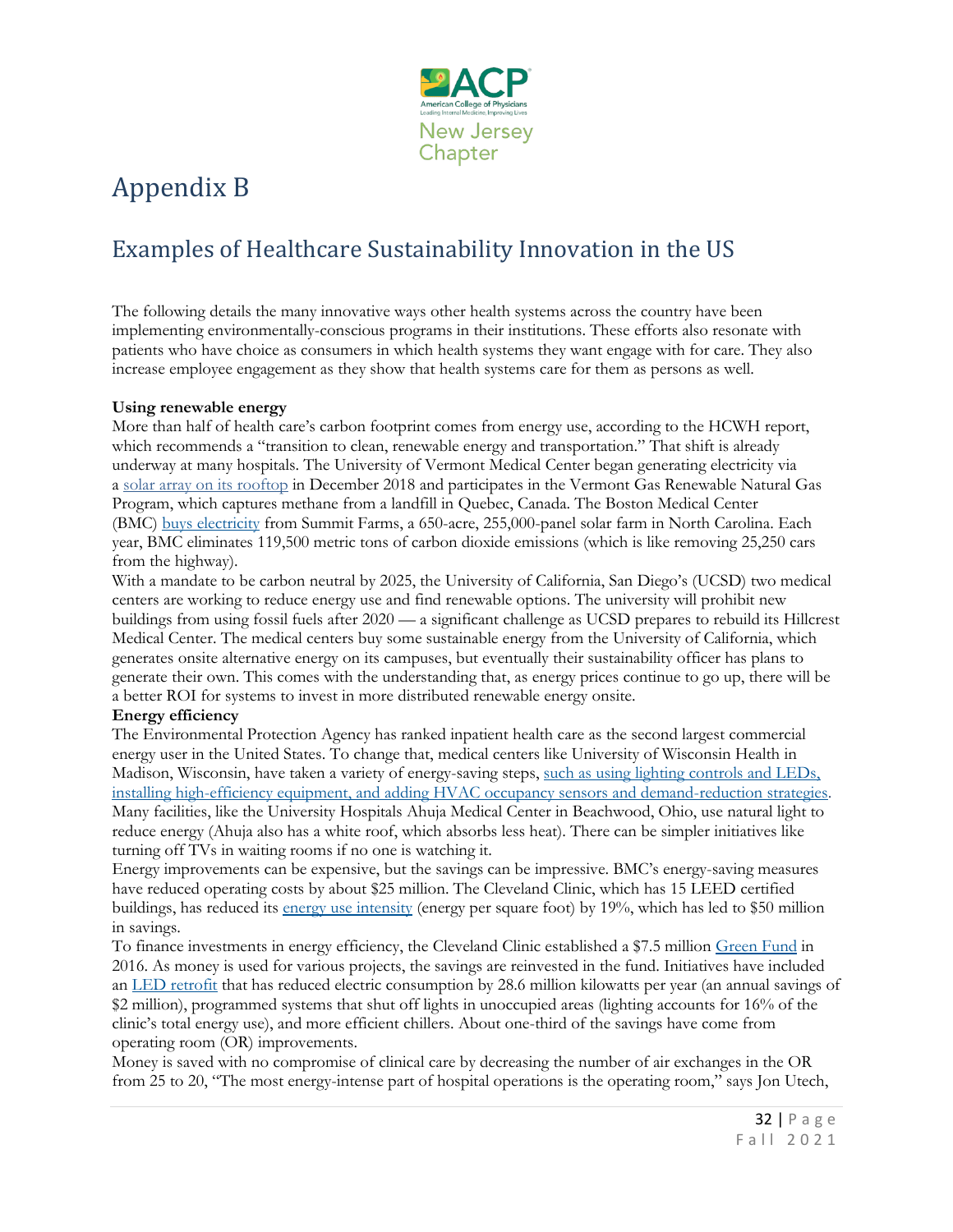

senior director of the. Through Cleveland Clinic's Sustainable Strategy Implementation talking with surgeons, the clinic reduced air exchanges from 20 times an hour to six when operating rooms aren't in use. The savings: \$2 million a year.

Buildings aren't the only focus. In 2017, when Emory University Hospital removed trees to build its 450,000 square-foot, [LEED-certified tower,](https://news.emory.edu/stories/2019/04/euh_tower_leed_silver_certification/index.html) it planted three times as many trees at a variety of locations. The Cleveland Clinic has committed to planting one thousand trees and has partnered with the Arbor Day Foundation for its recently launched [Tree Campus Healthcare USA](https://www.arborday.org/programs/tree-campus-healthcare/) program, which recognizes institutions that are boosting urban tree canopies.

Many hospitals encourage biking, public transportation, and car pools (the University of Pennsylvania Medical Center's Children's Hospital of Pittsburgh offers [bike racks and showers,](http://www.chp.edu/about/campus/environmentally-friendly) plus discounted parking for car poolers). At New York-Presbyterian (NYP), the NYP Green program promotes environmental consciousness through staff education, incentive programs, and volunteer events. The Cleveland Clinic provides educational campaigns to encourage its 62,000 staff members to conserve energy like turning of lights and TVs when not in use.

#### **Laboratory innovation**

At Harvard University, [labs compete](https://green.harvard.edu/news/measuring-behavior-change-through-competition) to see which one can use the least amount of energy for lighting with the winner receiving a solar-powered lamp. This friendly competition, through [Harvard's Green Labs](https://green.harvard.edu/programs/green-labs)  [Program,](https://green.harvard.edu/programs/green-labs) has even led to some groups working in the dark because the "want to win." Some even removed some of the light bulbs.

At Harvard, labs account for nearly 44% of energy use yet only 20% of the university's space. Competitions help, particularly one called [Shut the Sash,](https://green.harvard.edu/programs/green-labs/shut-sash-program) which focuses on fume hoods (a ventilated cabinet for storing chemicals). Keeping them closed when they're not used saves energy by reducing exhaust airflow. The program cuts greenhouse gas emissions by 300 metric tons each year and saves about \$240,000 annually (and the labs compete for a biannual wine and cheese party).

Another energy-saving effort involves freezer temperatures. Ultra-low temperature (ULT) freezers are typically set at -80 Celsius, but -70 degrees is just as safe for samples — and it uses a third less energy, says Gilly. At Harvard, the effort is still in its infancy: Of the 900+ ULT freezers on campus, about 20 have been set to -70. At the University of Colorado Boulder (CU), about 50% of ULT freezers are set at -70, up from 3% in 2010 (CU has created a [web page](https://www.colorado.edu/ecenter/greenlabs/lab-energy-efforts/freezers/70-0c-efforts) on its -70 efforts). The CU Green Labs Program also has a [financial](https://www.colorado.edu/ecenter/greenlabs/incentives)  [incentive program](https://www.colorado.edu/ecenter/greenlabs/incentives) that encourages the purchase of energy- and water-efficient equipment, including energyefficient ULT freezers.

Many programs work with the nonprofit [My Green Lab,](https://www.mygreenlab.org/) which helps create sustainable labs. At UCSD, 69 of its labs have been [certified](https://www.mygreenlab.org/green-lab-certification.html) by My Green Lab. The nonprofit also assesses laboratory products and equipment through its [ACT](https://act.mygreenlab.org/) label program, which shows if products are environmentally friendly.

Reusing supplies is another priority. UCSD is expanding its [ChemCycle](https://blink.ucsd.edu/safety/research-lab/hazardous-waste/chemcycle.html) program: Instead of disposing of unused chemicals, the Environmental, Health, and Safety office distributes them to other labs. The CU Green Labs Program wrote a [case study](https://www.colorado.edu/ecenter/greenlabs/case-study-biochemistry-cell-culture-facility) showing the benefits of sharing space and equipment in terms of cost and environmental impact.

At Harvard, their lab hosts periodic laboratory [free cycle days,](https://green.harvard.edu/events/lab-freecycle-2) offering everything from lab equipment to office supplies to promote waste reduction and reuse. People come to an outdoor event where tables are set up with free items and they come away with carts of supplies.

#### **Recycling and reducing waste (including food)**

[Hospitals generate over 5 million tons of waste each year,](https://practicegreenhealth.org/topics/waste/waste-0) from everyday trash (such as packaging and food) to regulated medical waste, which includes blood-saturated items and objects such as gowns, gloves, scissors, and syringes. Reducing or recycling such waste can be difficult, but UC San Diego Health is establishing new waste reduction goals for January 2020. Its two hospitals create about 30 pounds of waste per adjusted patient day (APD), but the median for hospitals that earn environmental awards from [Practice Greenhealth](https://practicegreenhealth.org/) is 20